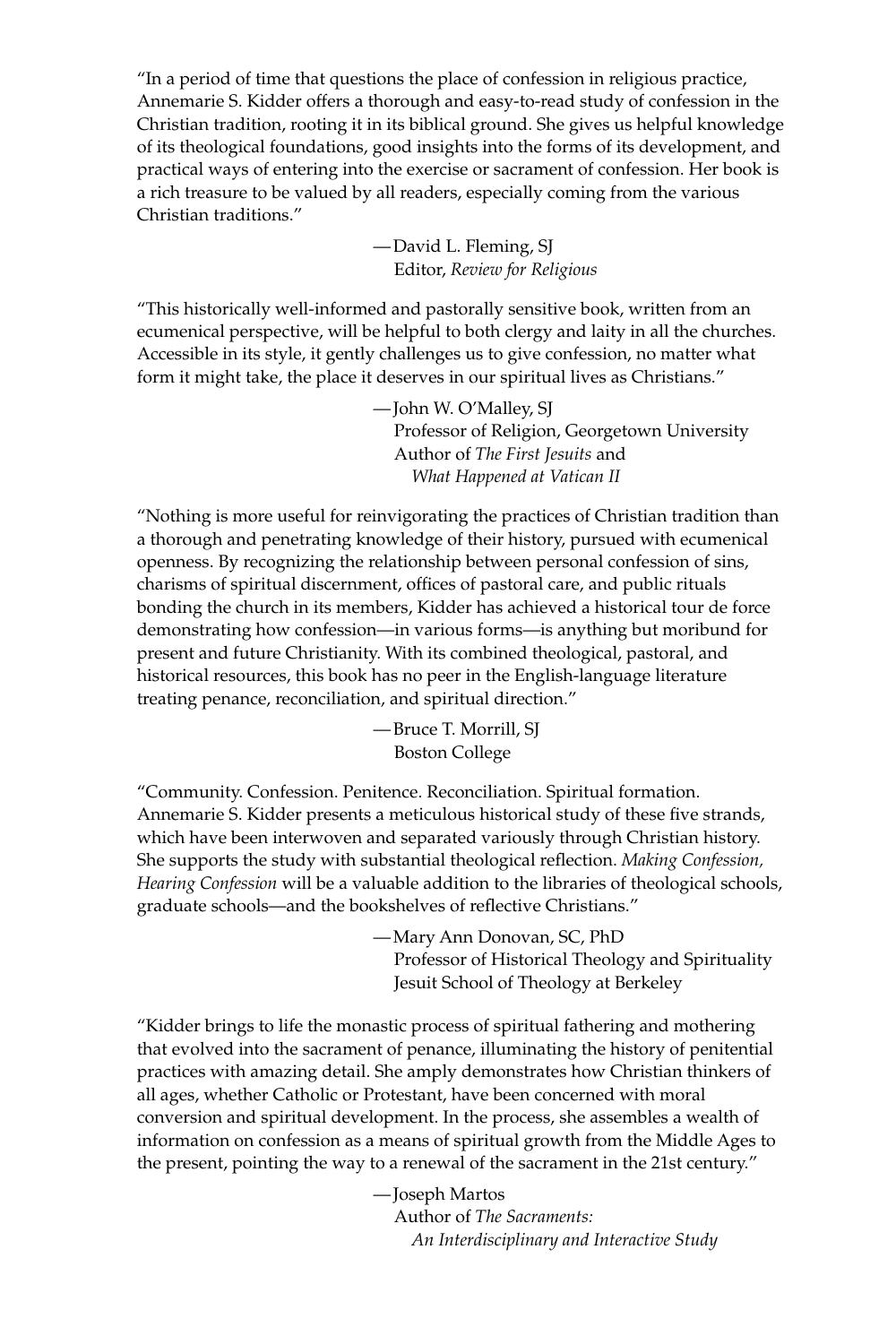"This engaging book on the practice of confession in the life of the church brings together historical and spiritual theology in a wonderful way. Annemarie Kidder shows how confession, rooted in the Scriptures and the great tradition of Christian faith through the ages, is still relevant for the life of faith today. Well researched and well written, we have here a welcomed resource for both academic theology and spiritual direction."

> —Timothy George Founding Dean of Beeson Divinity School of Samford University Senior Editor of *Christianity Today*

"I was absolutely stunned on first reading *Making Confession, Hearing Confession*. Annemarie Kidder integrates the many expressions of the subject that honor the basic human need for disclosure, to respond to the hunger for forgiveness, ranging from confession to spiritual direction during these 2,000 years. She expertly discerns the common thread that keeps all these various ways recognizably coherent in their historical and theological underpinnings and their rootedness in the Gospel. I welcome this as a critical and timely gift for today's church—its congregations and pastors."

> —Eugene H. Peterson Professor Emeritus of Spiritual Theology, Regent College, Vancouver, B.C. Author of *The Message*

"An extraordinary achievement. A book for conservative bishops and liberal academics, for pastors Catholic and Protestant, spiritual directors religious and lay, for anyone interested in using a time-honored means for growing in the spiritual life.

"At a time when psychologists and 12-step programs alike recognize that confession is essential to the treatment of troubled souls, Kidder demonstrates brilliantly why confession matters.

"An extraordinary work of historical, ecumenical, and sacramental theology, encyclopedic in its treatment of penance, confession, and spiritual direction. From its biblical roots to the most contemporary reflection on the pastoral healing of souls, Kidder allows the tradition to speak for itself.

"When public, once-in-a-lifetime penance died in the early middle ages, the laity sought spiritual healing by bearing their souls to monks and religious women like Brigit. Can the work of a knowledgeable, wise, Presbyterian woman pastortheologian help revive what appears like a moribund if not dead Catholic sacramental practice? As Kidder brilliantly demonstrates, stranger things have happened in the history of confession. With meticulous scholarship made accessible for any interested reader, this may well be the most important book of academic and pastoral theology in a decade."

> —Ronald Modras Professor of Theological Studies Saint Louis University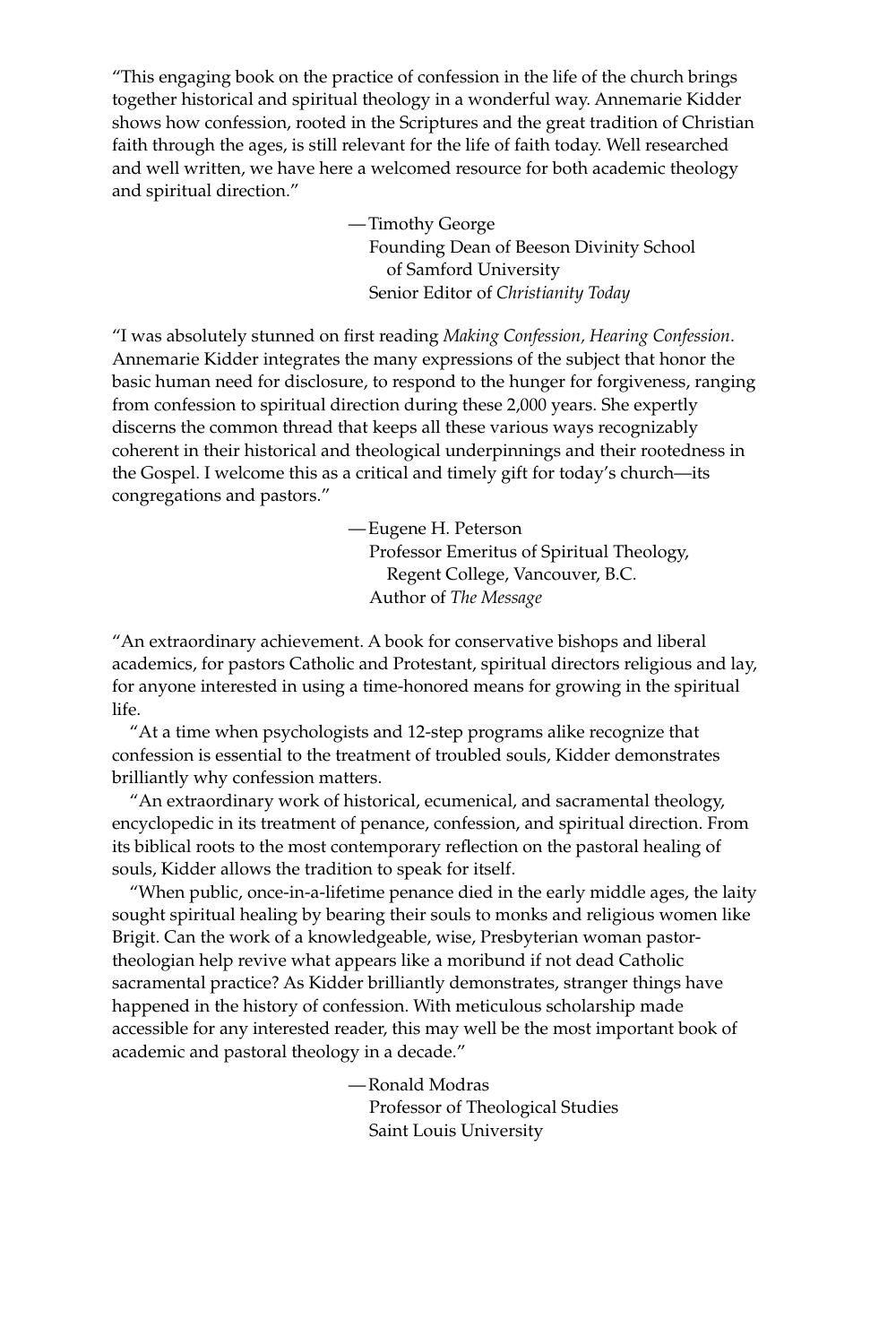# **Making Confession, Hearing Confession**

A History of the Cure of Souls

*Annemarie S. Kidder*



A Michael Glazier Book

### **LITURGICAL PRESS**

**Collegeville, Minnesota**

**www.litpress.org**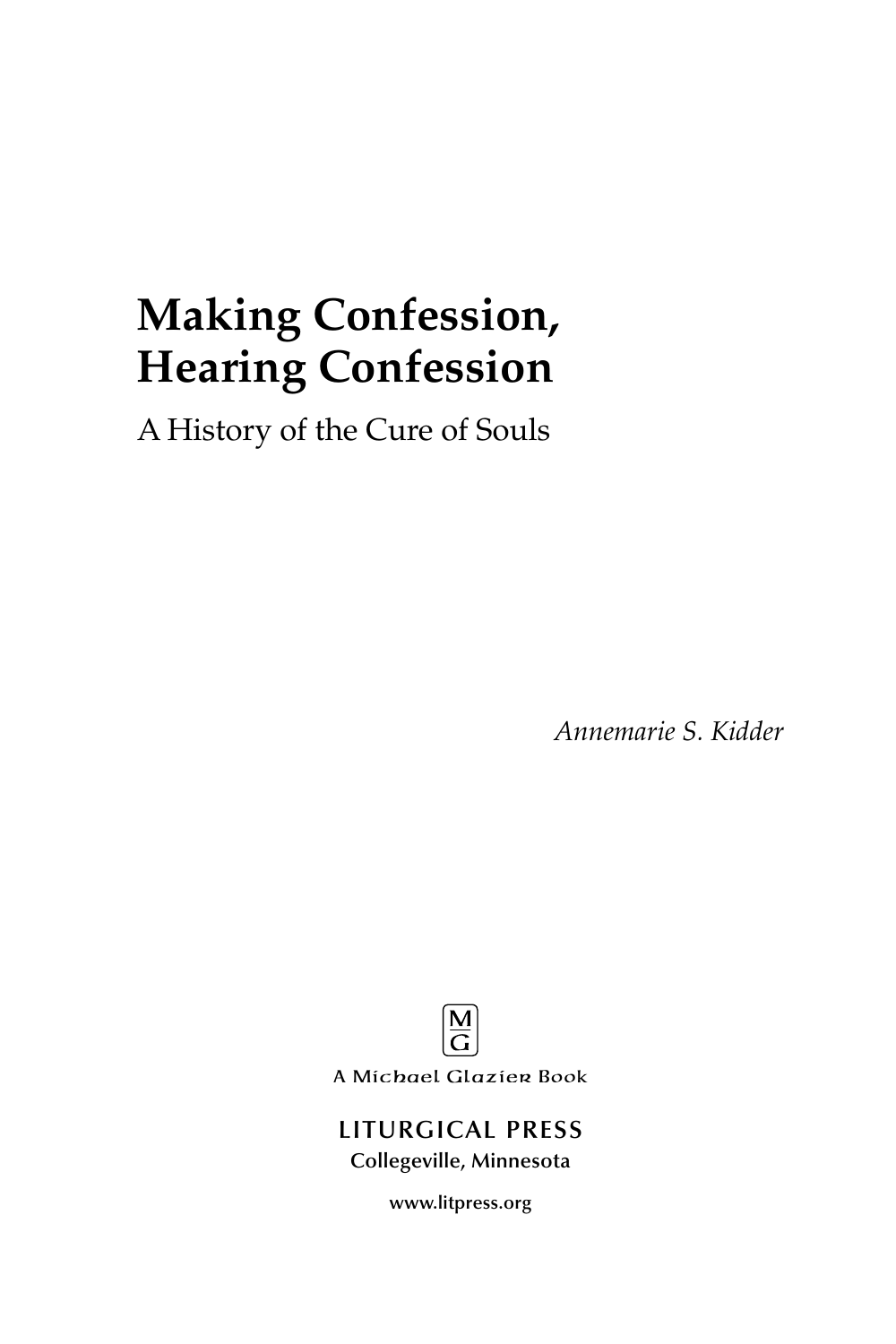A Michael Glazier Book published by Liturgical Press

Cover design by David Manahan, OSB. Photo © Arekmalang/Dreamstime.com.

Excerpt from Martin L. Smith, *Reconciliation: Preparing for Confession in the Episcopal Church* © 1985, Cowley Publications. Used with permission.

Excerpts from the English translation of *Rite of Penance* © 1974, International Committee on English in the Liturgy, Inc. All rights reserved.

Excerpts from documents of the Second Vatican Council are from *Vatican Council II: The Basic Sixteen Documents*, by Austin Flannery, OP © 1996 (Costello Publishing Company, Inc.). Used with permission.

Scripture texts in this work are taken from the *New Revised Standard Version Bible* © 1989, Division of Christian Education of the National Council of the Churches of Christ in the United States of America. Used by permission. All rights reserved.

© 2010 by Order of Saint Benedict, Collegeville, Minnesota. All rights reserved. No part of this book may be reproduced in any form, by print, microfilm, microfiche, mechanical recording, photocopying, translation, or by any other means, known or yet unknown, for any purpose except brief quotations in reviews, without the previous written permission of Liturgical Press, Saint John's Abbey, PO Box 7500, Collegeville, Minnesota 56321-7500. Printed in the United States of America.

123456789

### **Library of Congress Cataloging-in-Publication Data**

Kidder, Annemarie S. Making confession, hearing confession : a history of the cure of souls / Annemarie S. Kidder. p. cm. "A Michael Glazier Book." Includes bibliographical references (p. ) and index. ISBN 978-0-8146-5497-2 1. Confession. I. Title. BV845.K48 2010 234'.166—dc22 2009037611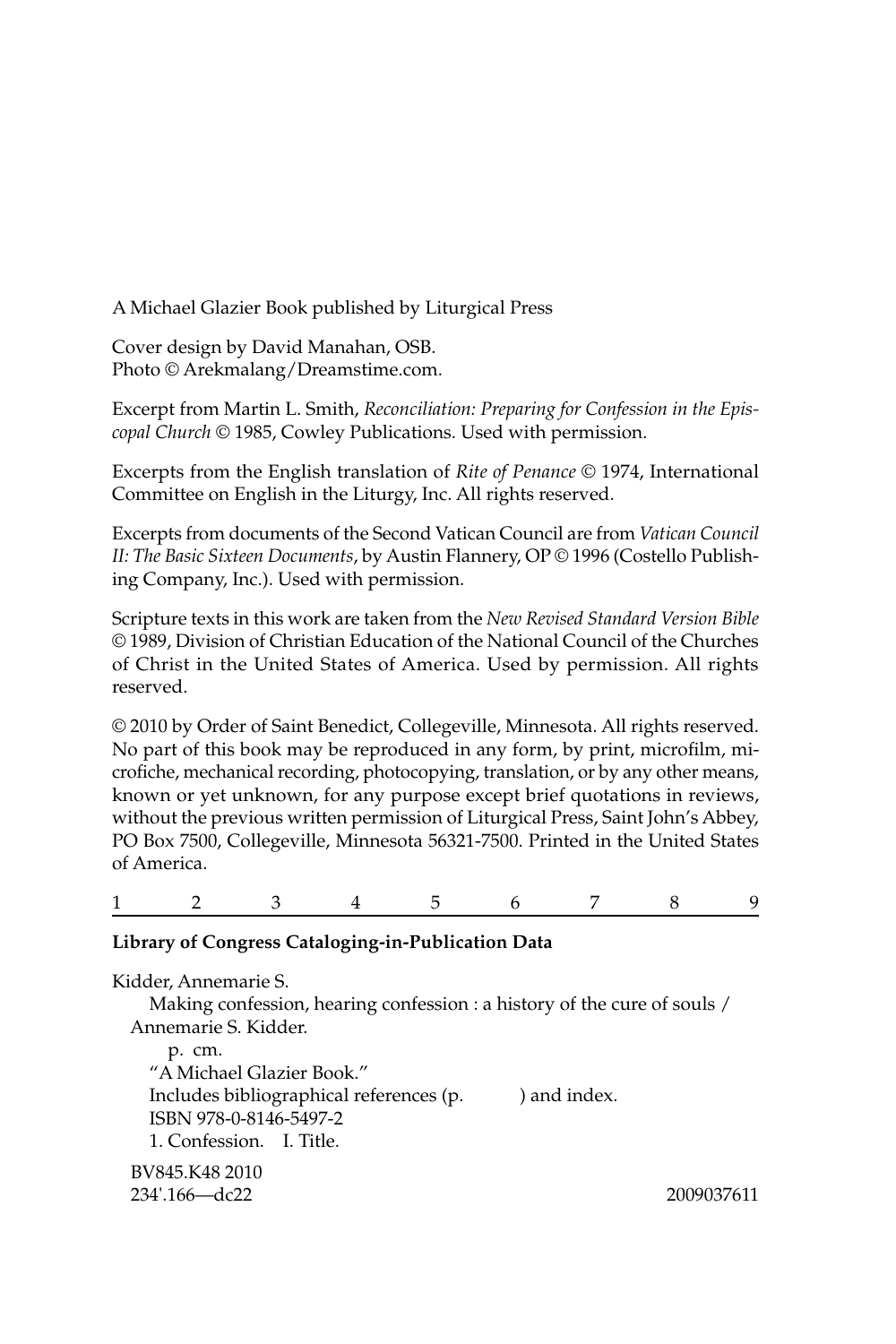*To Timothy George and Robert Hater*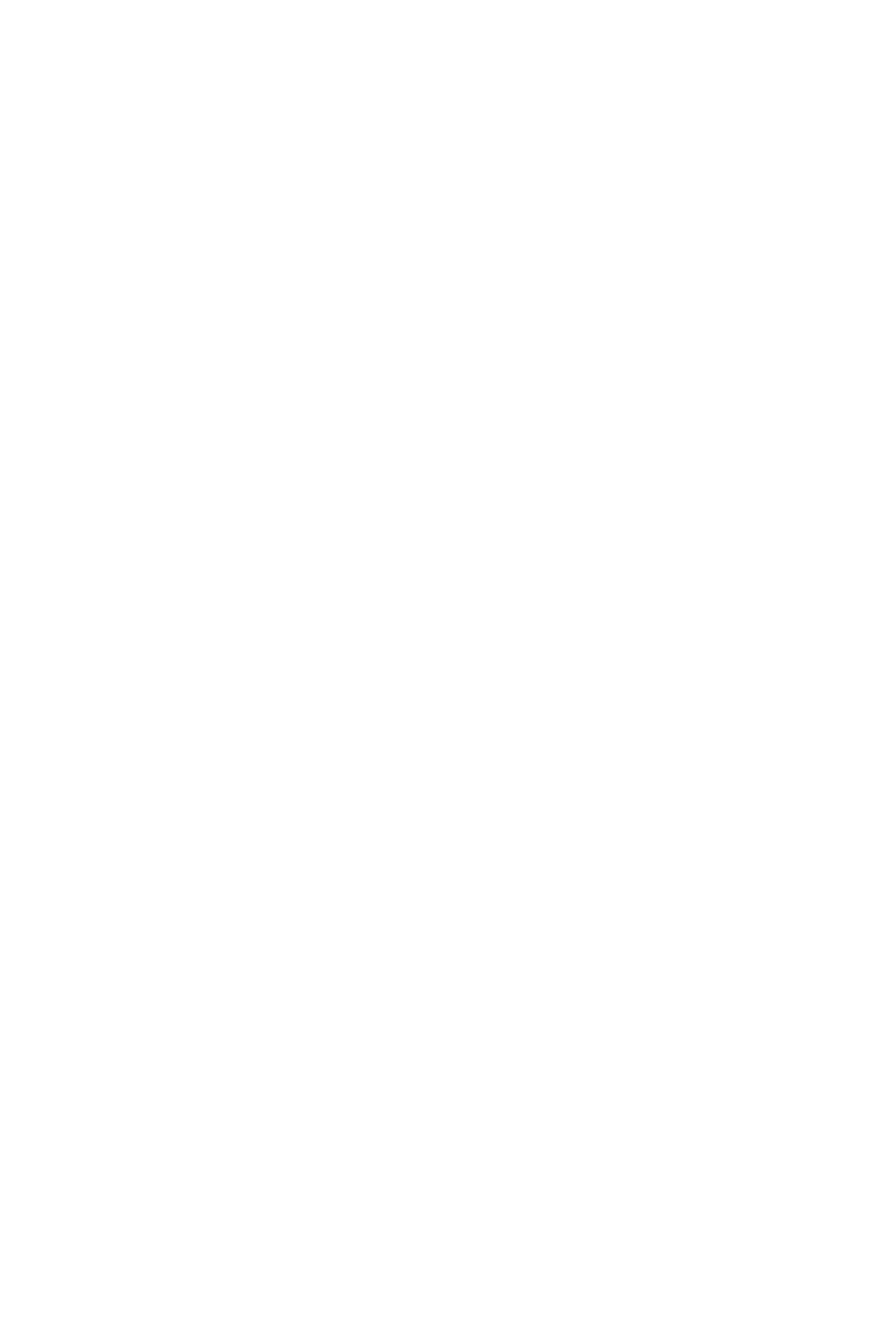### **Contents**

Acknowledgments ix

Introduction xi

### **Part One: Biblical Beginnings to the Middle Ages** 1

- 1. Setting the Stage: The Need for Confession and Its Biblical Beginnings 3
- 2. The Early Church and the Rise of Public Confession 12
- 3. The Rise of Private Confession and Spiritual Direction 18
- 4. The Practice of Private Confession 24
- 5. Private Confession in the Monastery and in the Church 36
- 6. Doing Penance: Its Use and Abuse 50
- 7. The Rise of Spiritual Direction among the Laity and the Role of Women in Confession 59

### **Part Two: Confession, the Protestant Reformation, and the Council of Trent** 101

- 8. Martin Luther and Confession 103
- 9. The Priesthood of All Believers and Mutual Confession: Pietism and Methodism 125
- 10. Discipline and Corporate Confession in the Reformed Tradition: Bucer, Zwingli, Calvin 139
- 11. The Church of England 156
- 12. Confession and Spiritual Direction in the Roman Catholic Church after Trent 163
- 13. Ignatius of Loyola and the Jesuits 175

### **Part Three: Contemporary Practices of Confession** 191

14. Biblical Antecedents, Historical Trajectories, and Contemporary Expressions 193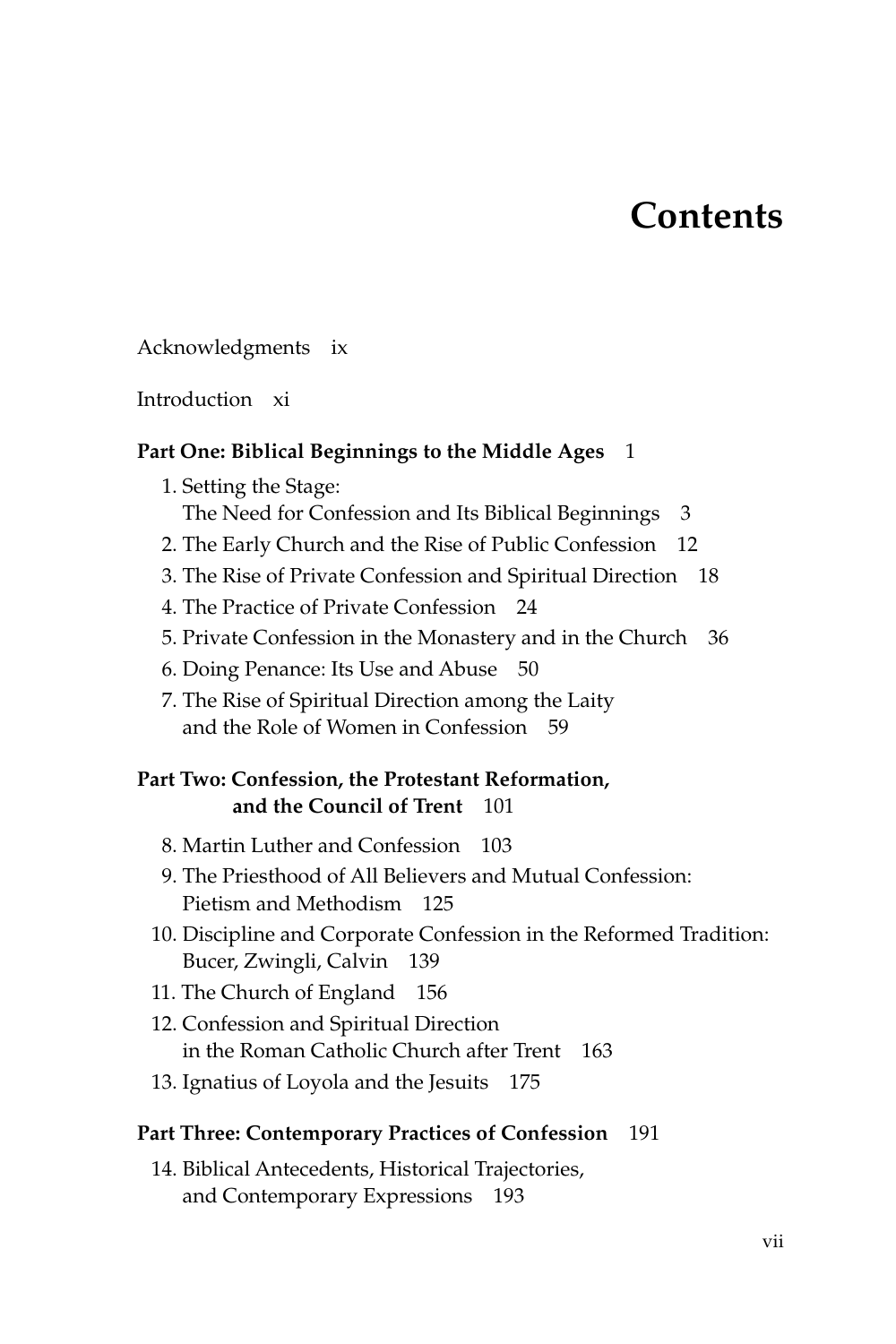- 15. The Decline of Confession in the Church 230
- 16. A Contemporary Theology of Confession: Rahner, Bonhoeffer, Peterson, von Speyr 243

### **Part Four: Why Confession Matters: Practical Considerations** 291

- 17. The Choice of a Confessor 295
- 18. Serving as (a Good) Confessor to Others 301
- 19. What to Confess 303
- 20. The Nature of Penance 309
- 21. A Litany of Private Confession 314
- 22. Catechetical Considerations 317

Conclusion 322

### **APPENDICES**

Appendix I: The Ten Commandments 324 Appendix II: Exercises for Self-Examination 325 Appendix III: Form of Examination of Conscience 328 Appendix IV: The Reconciliation of a Penitent 330 Appendix V: A Sample Rite for Reconciliation Adapted for a Layperson Serving as Confessor 331

Bibliography 333

Index 343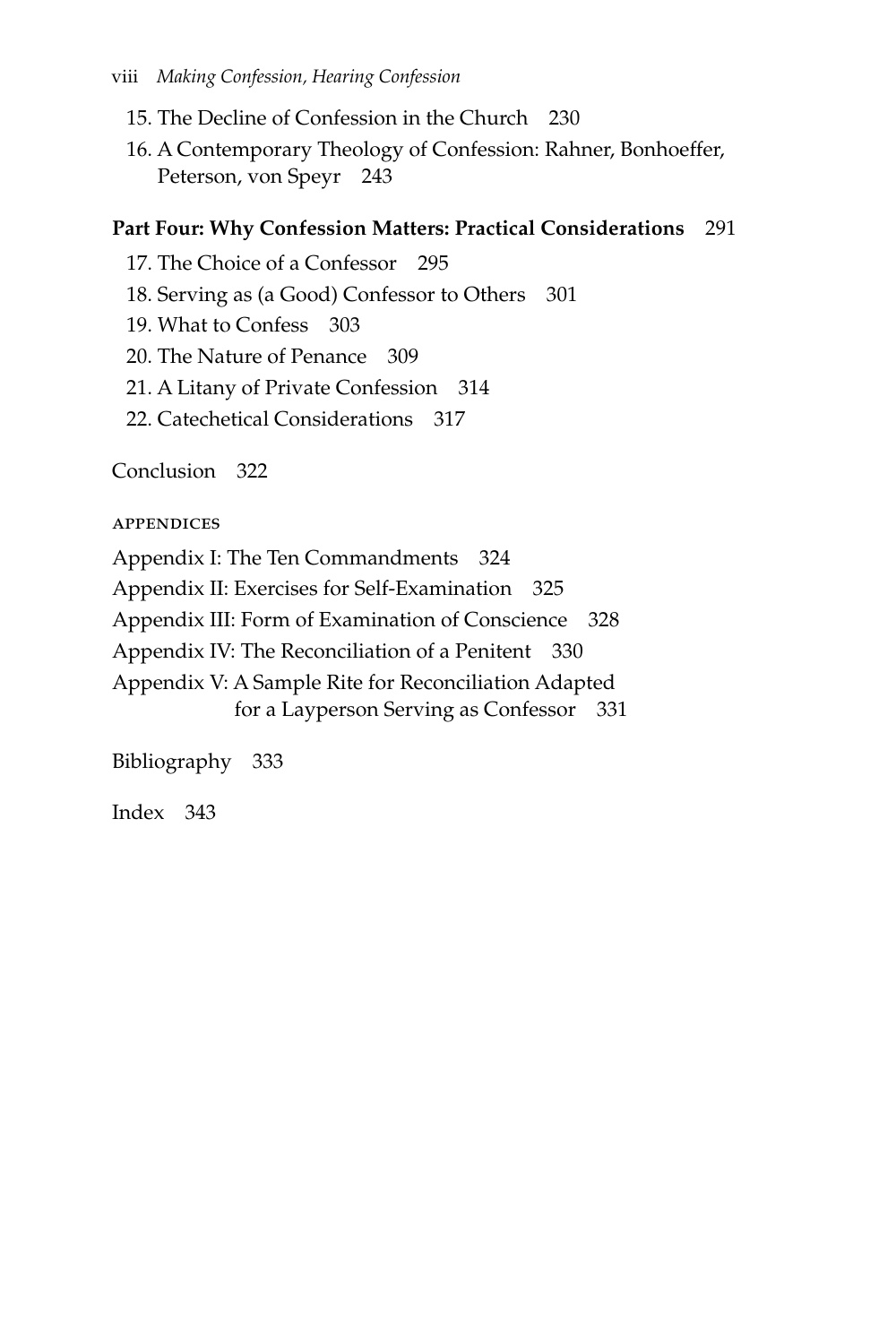### **Acknowledgments**

The modest question someone asked me in an adult education class at a Presbyterian church in Ann Arbor was: "How can I experience God's forgiveness?" The question would eventually send me off on the meandering paths of the history and practice of private and public confession. Had I known of what lay ahead in order to be able to produce a reasonably adequate answer, I would have gladly admitted ignorance and left it at that. But the more I read, the more the question became my own. Many people have assisted me during the nearly four years of research and writing, especially the parishioners at the church I serve and the seminary students I teach.

Gratitude must also go to those who gave initial encouragement to my germinating ideas, namely, Roy Carlisle, the late David Noel Freedman, and Ursula King. Two scholars were constantly working from behind the scenes in this book through theirs; they are the late John T. McNeill, who with his *History of the Cure of Souls*, published in 1951, showed me how it should be done; and Kenneth Leech, whose *Soul Friend*, first published in 1977, still is the standard work on the history of spiritual direction. I benefited from the library services at the Athenaeum of Ohio, the University of Innsbruck, the Karl-Rahner archive at Innsbruck and Munich, Sacred Heart Major Seminary in Detroit, and the University of Michigan in Ann Arbor. I thank those who read the manuscript or portions of it and those who offered helpful pointers, especially Andreas Batlogg, Margaret Brennan, John Burgess, Margaret Gaffney, Robert Hater, Joseph Martos, Eugene Peterson, John Schwarz, and Roman Siebenrock. And I thank the team at Liturgical Press for their support: Hans Christoffersen and his enthusiastic endorsement of the proposal, Linda Maloney for the tedious reference and fact-checking labors, and Mary Stommes for managing copyrights and tying up loose ends.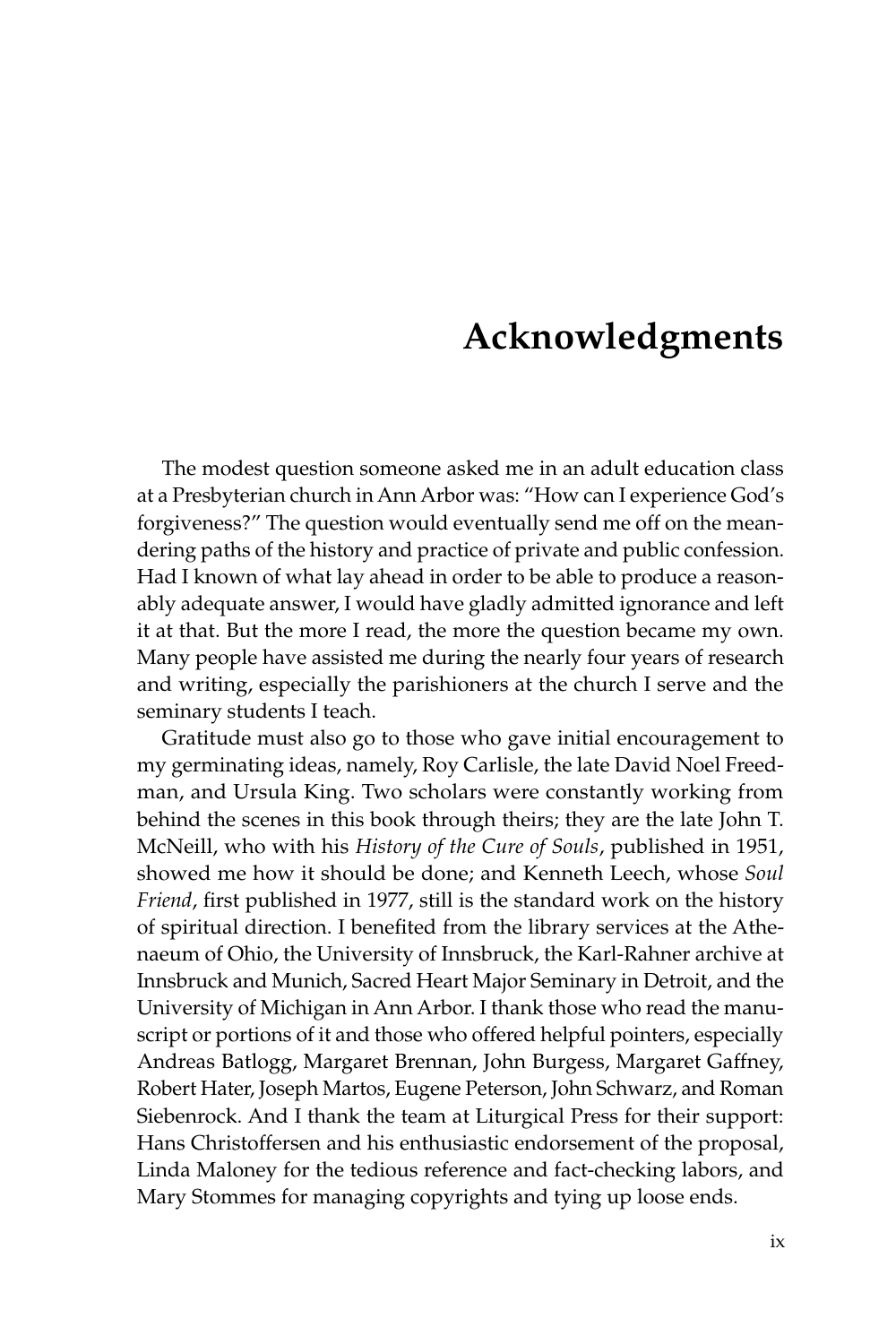### x *Making Confession, Hearing Confession*

This book is dedicated to two "fathers in the faith" who by their theological acumen, scholarly rigor, and pastoral integrity have been and are to me signs of Christ's presence in the world: Timothy George, founding dean of Beeson Divinity School and Reformation scholar extraordinaire who over two decades ago lit the flame that kindled my passion for historical theology and has been teaching me ever since; and Robert J. Hater, professor of pastoral and systematic theology at Cincinnati's diocesan seminary of Mount St. Mary's and longtime mentor in all things Catholic.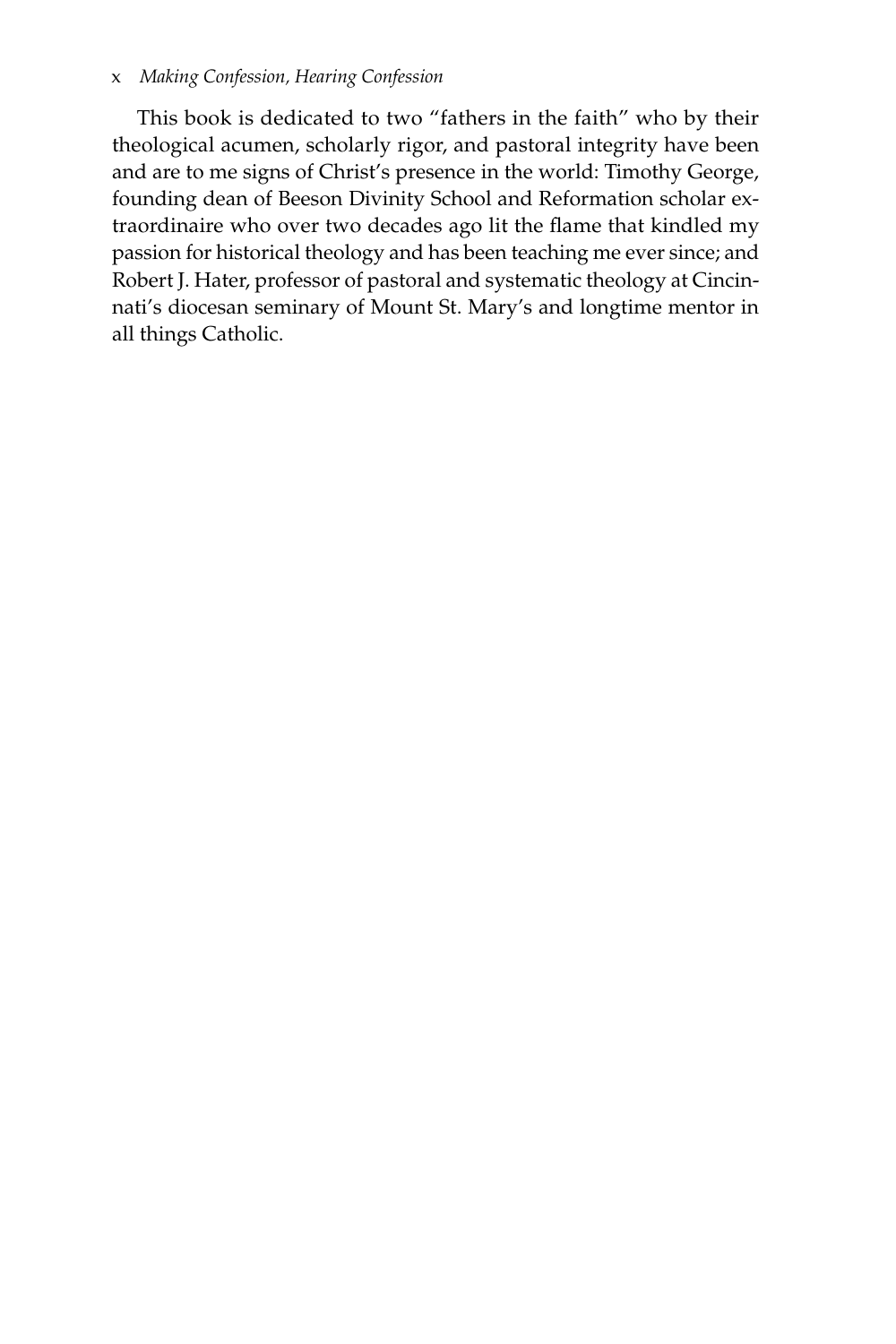### **Introduction**

A book on confession may seem like an archaic undertaking. It conjures up images of monastic self-chastisement and penance, darkened confessionals with a concealed priestly presence, and a trembling and squirming sinner waiting to be absolved. Why revisit what the Protestant Reformation had dismissed and eliminated as a sacrament and what Catholics, in the wake of Vatican II, practice only on occasion, if at all? The fact is that incidences of confession, albeit concealed and innocuous, are a regular occurrence in most our lives. For example, on a flight to Philadelphia some years ago I was looking forward to studying my conference book and selecting the seminars I would be attending, hearing speakers of national renown in the world of theology and biblical studies. But even before takeoff I saw my hopes crumble. "Where are you headed?" my seat neighbor asked gregariously as soon as I settled into my seat. "To a convention on religion," I said. "Oh, then you must be a theologian or a pastor," came his immediate reply. "Yes, I'm a pastor," I said, hoping that would intimidate him enough to be quiet. Instead, it encouraged him to launch into a monologue about the church, the hypocrisy of members, his longstanding involvement there, and then his misgivings about the pastor that had led him to resign from his post on the church board and quit church altogether. Was I thinking that a bad thing, he asked, and I, still hoping to be able to read, lamely conceded that at times it was good to take a break. But this only spurred him on to elaborate on his church upbringing, his marriage, his children who were in college, and his sense of wanting to quit his job, too. I wasn't paying much attention until he got to the part about a woman he had met and the fact that he was thinking of leaving his wife of thirty-some years. "I feel guilty about that, you know," he said, "but life can get away from you if you don't watch out."

After my return I attended an AA meeting with a friend who had begged me to come along to ease her first-time jitters. No one could have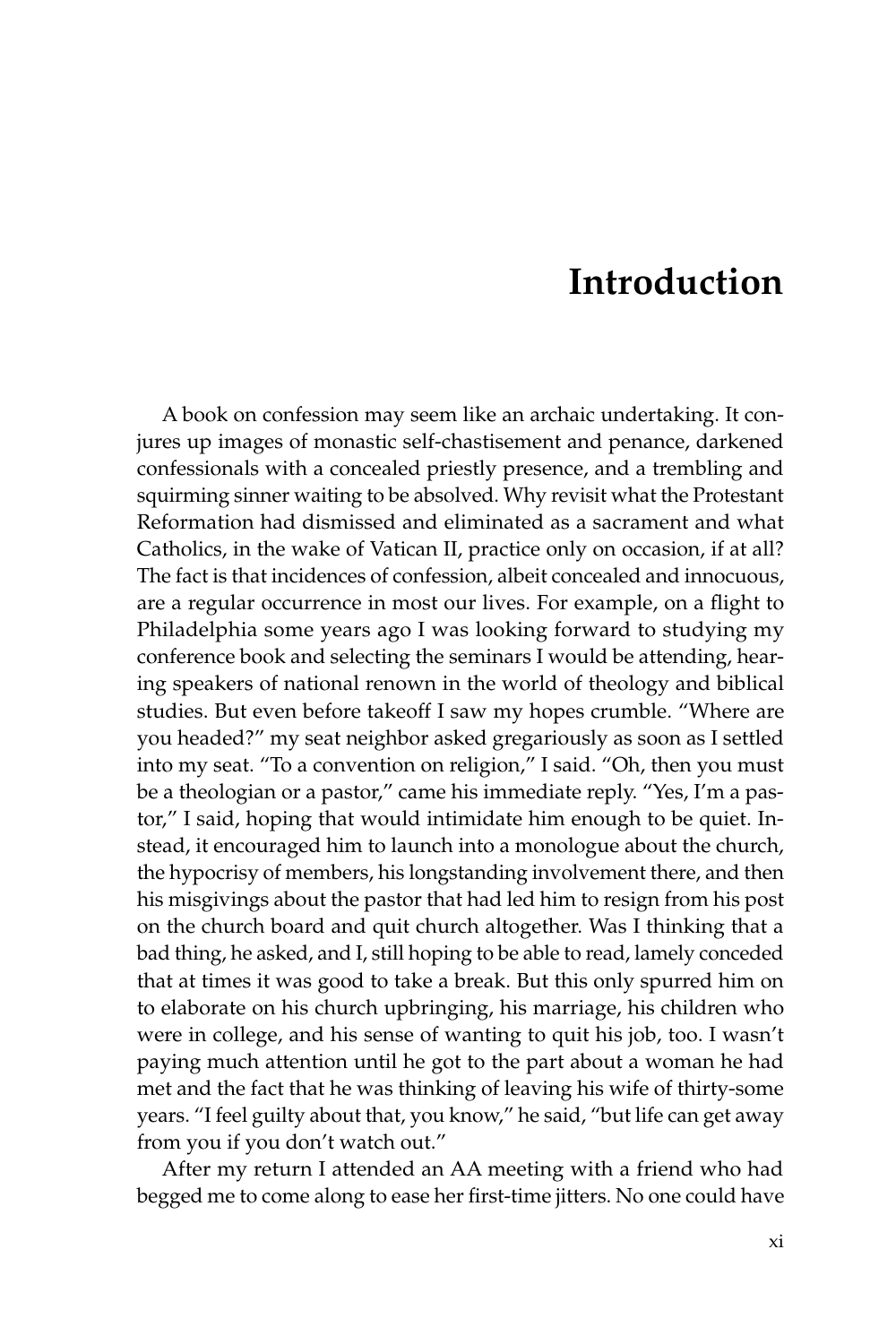prepared me for what was to ensue. One by one, members introduced themselves as alcoholics, some sober for months, some for years, until it was my turn to say that I was "just accompanying my friend," as if I had no problems whatsoever. By the end of the meeting I had become privy to stories of panic attacks, misplaced anger, and hapless exchanges with workmates and family. Everyone felt better, it seemed, but me.

Then another friend called to report on her latest dispute with her boss. "I hate him and there is nothing I want more than to see him fired," she said. I waited for her to elaborate on the most recent incident, but all she said was that she was tired of going to work, dreaded his presence, even hated herself. She was finally looking for another job.

Locked into captivity by an airplane seat, a kindly disposition of keeping a friend company, or a telephone connection, we become ex officio confessors to those with troubled consciences and traces, or bold footprints, of guilt. Confession seems to make us feel better, to lift burdens, to restore our self-confidence. I notice it when church members come to see me for pastoral counseling in my office. Often I can tell that what they name as the reason for the appointment is something entirely different from the real cause: they need to admit to a failure of the past, a slip of their temper, a careless word or precipitous deed, even drug abuse, abortion, attempted suicide, or a resentment harbored for years. "I feel better now that I told you," they say as they get up from the chair. "Thanks for listening and understanding." Yet, while I am grateful for their relief and appreciation of me as unofficial confessor, I cannot help but feel that something is missing: a biblical word of forgiveness and direction, a litany of repentance and absolution, an assurance on my part to pray for them that they may resist future temptation, and a verbal or visual pledge on their part not to slip again. Moreover, I find myself stretched in making a plausible connection between their act of confession and the biblical concept of repentance, of turning from the old ways and reconciling with God in Christ and the church so as to be born anew and made anew.

This book results from my own need for private confession and selfexamination in a safe and sacred context that bears upon my Christian convictions as a child of God through baptism. I ask myself: where do I go to share my troubles and receive forgiveness? Who will hold me accountable and what pledges and offerings can I bring to demonstrate true repentance in hopes of a new beginning? The book results from my discontent with a church that used to consider itself a hospital and sanatorium for sinners and now functions as an elitist enclave for those who seemingly have it all together. And it results from puzzlement over why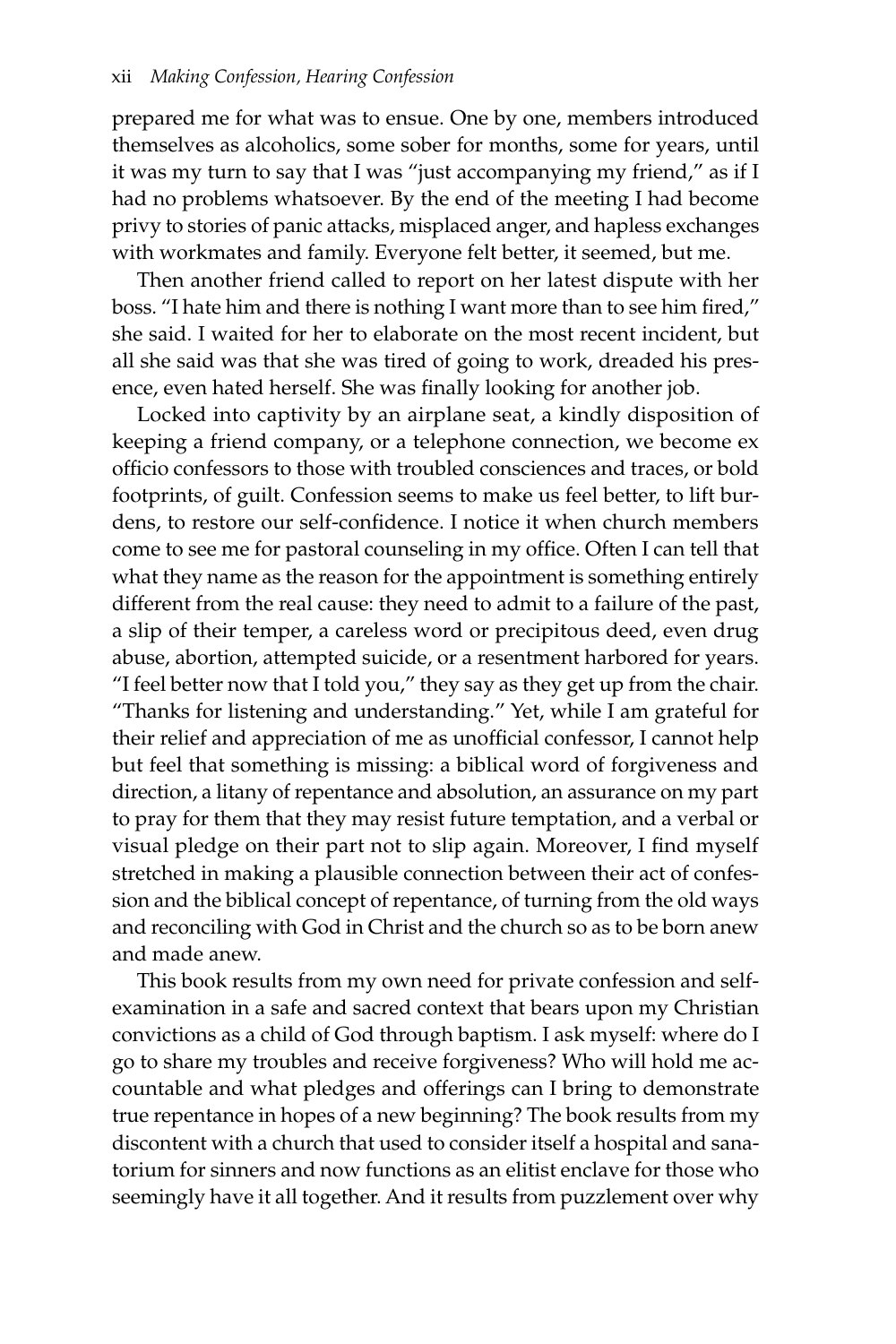churches are not providing more intentionally for occasions of confession, forgiveness, and conversion when outside groups have successfully adopted these practices, thus facilitating members' wholeness and recovery. Finally, I have observed a discrepancy between how people act within and outside the church, and I have wondered about that. On the one hand, people long for assurance by sharing their most intimate fears and failures, sometimes asking forgiveness, more often affirmation even from disengaged strangers who make every effort to look bored. On the other hand, most people—with the exception of a few bold or trusting souls—are hesitant to divulge their failures and sins to a member of the clergy, either because they fear repercussions ("Will I get nominated for a church function next year?" "Will I still be respected around the church?") or because church leaders are tentative or bumbling guides in listening to, absolving, and holding accountable those who have come to us with their burdens of guilt and shame. Of course, Christian denominations differ in their histories regarding the practice of confession, which plays a role in members' awareness of the practice and its use. Some, such as the Roman Catholic Church, consider it a sacrament, the sacrament of reconciliation, to be observed prior to partaking of the Eucharist or at least annually during Holy Week. Others, such as the Episcopal Church, commend confession to their members as a perennial rite of reconciliation with God, neighbor, and the church. And still others, such as churches in the Reformed tradition, have communal acts of confession during Sunday liturgy or on special days, providing confessional litanies printed in the bulletin. Members of denominations without a sacramental practice or a rite of confession, along with those who could participate in confession but fail to do so, are left to take their burdens elsewhere: to a friend, stranger, self-help group, journal, or directly to God. They are on their own when it comes to preparing the setting and beginning the process of introspection and self-examination.

The practice of confession in the context of a liturgy or in a private ecclesiastical setting has declined drastically over the past fifty years, and in particular since the Protestant Reformation in the sixteenth century. Has the need for forgiveness diminished? Or have we forgotten that our search for wholeness begins with a contrite heart over past wrongs and the willingness to allow God to restore and guide us? I don't think so. The need for hearing the words spoken as if they were Christ's is everyone's need, and the need for restoration and correction, for a turning and a remembering of the ways of God is the basis of the church's existence and ministry. Knit together as individual members of Christ's body, we are both sinner and saint, broken and redeemed, aware that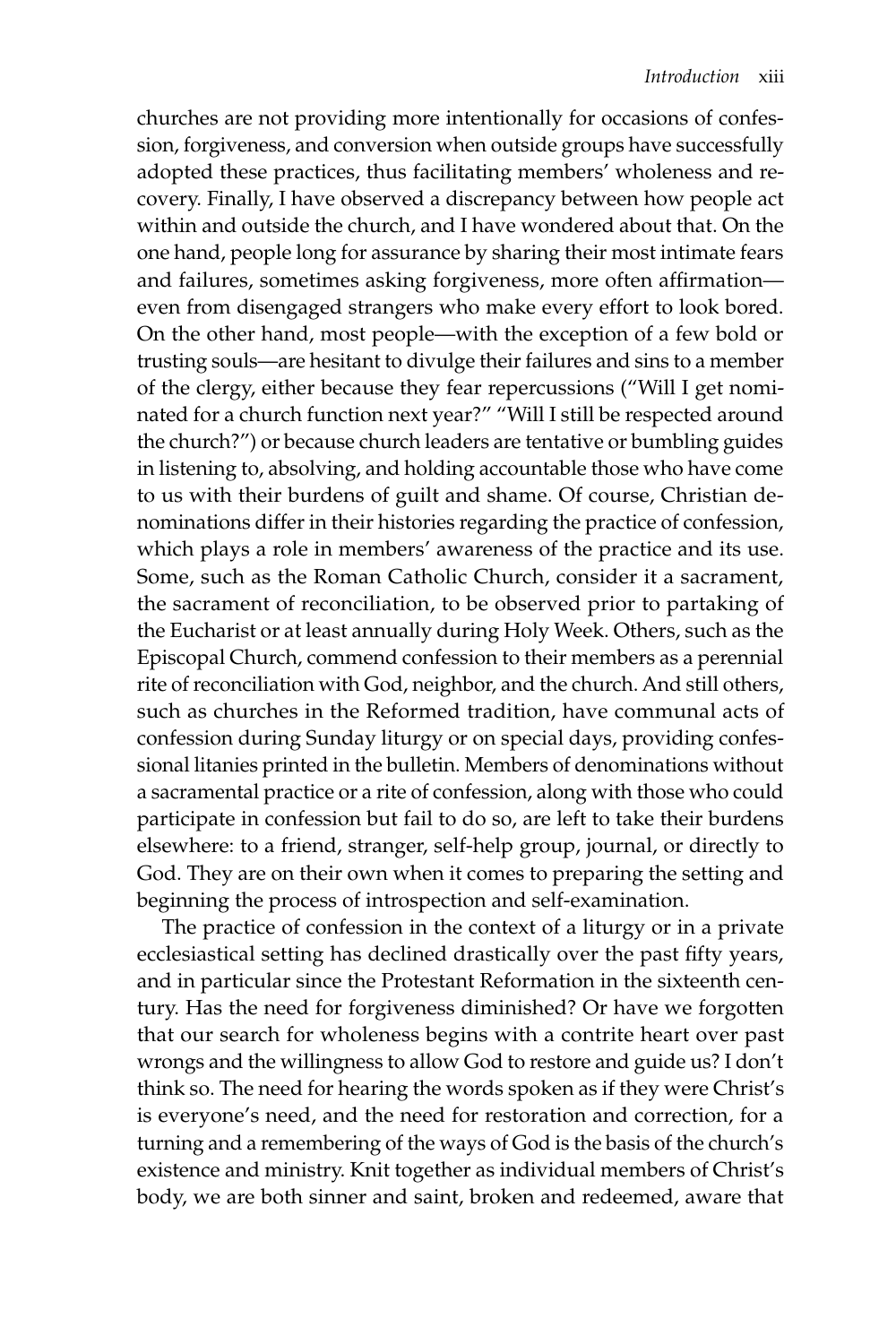we "have sinned and fall short of the glory of God" (Rom 3:23) and can be renewed by the Spirit of forgiveness. This means that if we recognize and act upon our need for ongoing forgiveness and God's grace we will be renewed, and so will the church as a whole.

The saying goes that confession is good for the soul, and in the particular understanding of the church it is a way of the soul's coming clean before God in Christ. While psychotherapists readily admit to the healing dimension of confession and most twelve-step programs incorporate it explicitly in the fifth step, churches are less likely to make provision for this practice. I suspect that the reason for today's disuse of confession as a spiritual discipline may be twofold: people are not sure whether they want to or can trust the clergy—or another church member charged with listening; and pastors and laypeople in most denominations are not sure how best to draw on this ancient rite and relate their fundamental human need for forgiveness to the biblical concept of repentance, *metanoia*, and the new birth in Christ. Fortunately there is ample assistance for recovering the central place and the varied contexts of confession in the biblical story and the church's history of practice—and even its malpractice. The question is: How can we today reap the benefits of what was once a commonplace and vital spiritual discipline with significant transformative effects? How do we select a confessor with whom to enter into this process of self-examination? And in what ways can we adopt this practice today in a postmodern era that holds in suspicion ecclesial, biblical, and clerical authority? A word concerning terminology is in order. I use the term confession not in the strict sacramental sense it has assumed in later centuries, but as a way of describing an interpersonal exchange or private meeting between two people that involves remorse, repentance, and conversion to God. While diverse means and contexts set the stage for facilitating confession and forgiveness, it is the actual transformation in the person that matters: the burden of guilt and shame is lifted and one finds forgiveness, cleansing, and a restored self.

It is my hope that this brief historical survey of confessional practices in the church's history will commend confession as a spiritual practice to all Christians, regardless of denominational affiliation. Part I will explore the origins of public and private confession in the church, the rising popularity of private confession among the laity and its emerging sacramental status, and developments resulting from the arrival of the friars, beguines, members of third orders, and the movements of the Friends of God and *devotio moderna* involving mutual confession and spiritual direction among the laity. Part II will address the changes begun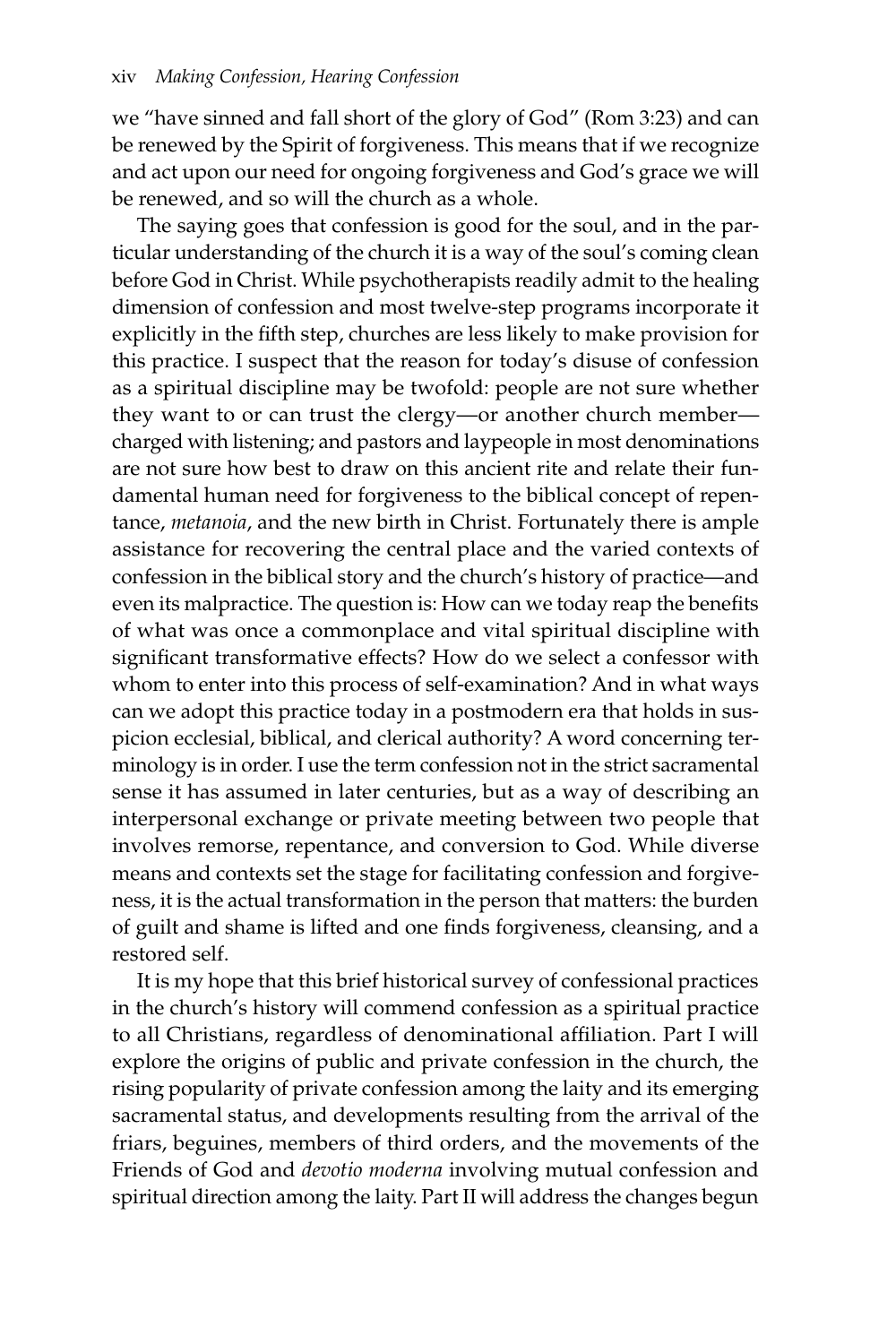with the Protestant Reformation and the Council of Trent, and the subsequent use or disuse of confessional practices among various denominations. And Part III will sketch the biblical antecedents and historical developments up to today in the areas of preaching, worship, and confessional litanies, small and accountability groups, and private confession and spiritual direction; it will explore the reasons for the decline of private confession in churches; and it will seek to formulate a theology of confession that draws on contemporary Christian theologians and spiritual writers from both the Catholic and Protestant traditions. The Conclusion offers practical suggestions for preparing for and making private confession today, choosing a confessor, and hearing confession from another. Appendices include additional tools for an examination of conscience and confessional litanies for use by the laity.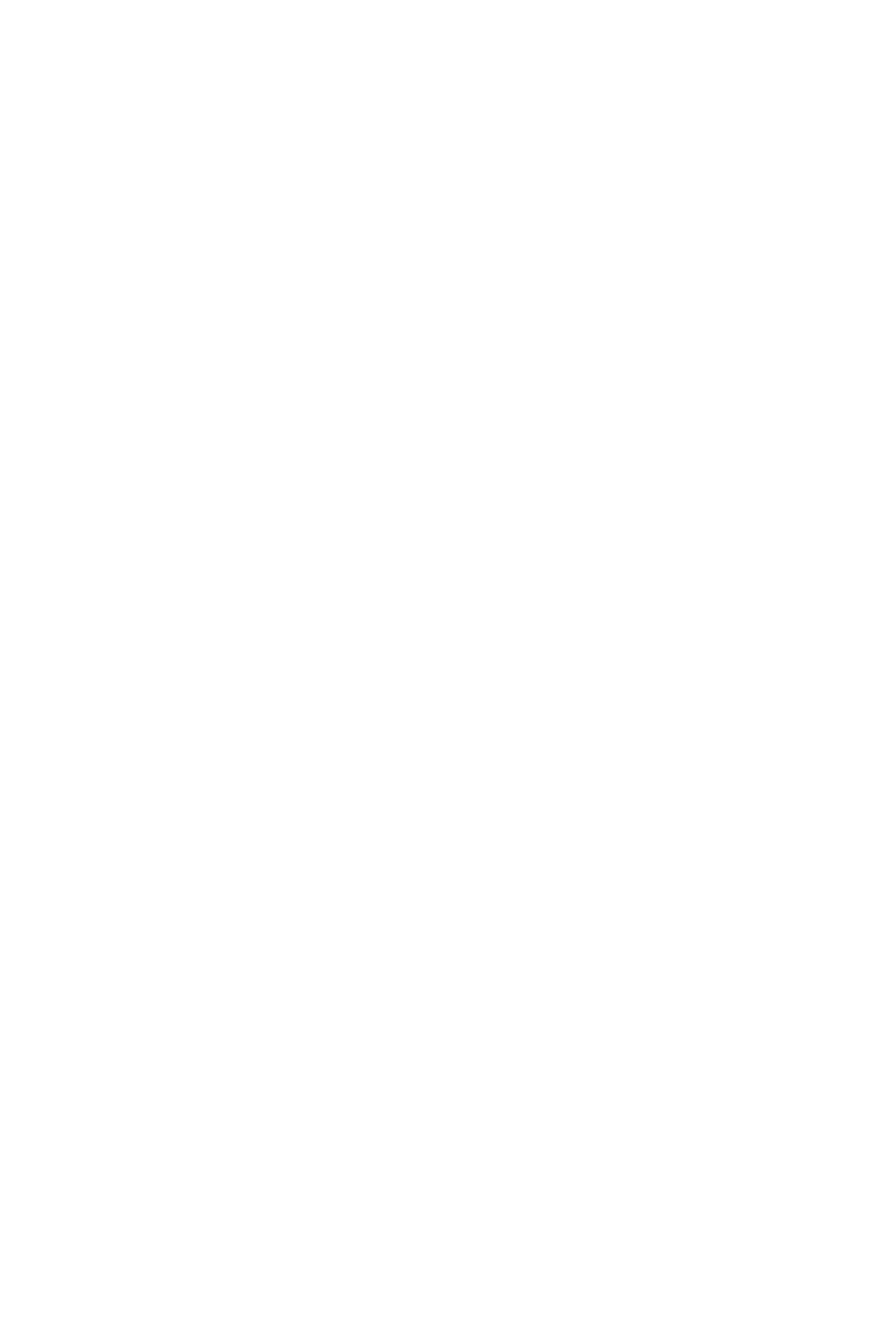### PART ONE

# **Biblical Beginnings to the Middle Ages**

Tracing the history of the church's practice of confession can be a daunting undertaking. Given the complexities of the topic, it seemed prudent to initially follow historical chronology (as in parts 1 and 2), rather than topical arrangement (as in parts 3 and 4). But even with a chronological approach, the intricacies needed to be streamlined and detail condensed so as to allow for recognizable strands and patterns to emerge. In tracing the various stages of confession from its biblical beginnings through the church's history up to the present day, I have tried to highlight decisive developments, caesuras, and significant turning points.

Part 1 will chronicle the gradual unfolding of confessional practices from its biblical beginnings to its flowering during the High Middle Ages. Practices that are apparent in the Old Testament are considered in their continuity and contrast with those in the New. New Testament beginnings are seen as setting the stage for public confession, which will come to be replaced in time by private confession and spiritual direction. And the unfolding of private confession is seen in the context of its beginnings among early monastic communities and later within the larger church where it is commonly accompanied by counsel, exhortation, and spiritual direction on the confessor's part. At private confession's flowering stage and at its height, not only priests as male clergy are engaged in hearing confession, but also women, most often third-order members of religious communities who lived among the people, beguines, and female members of spiritual circles and pious societies, who served as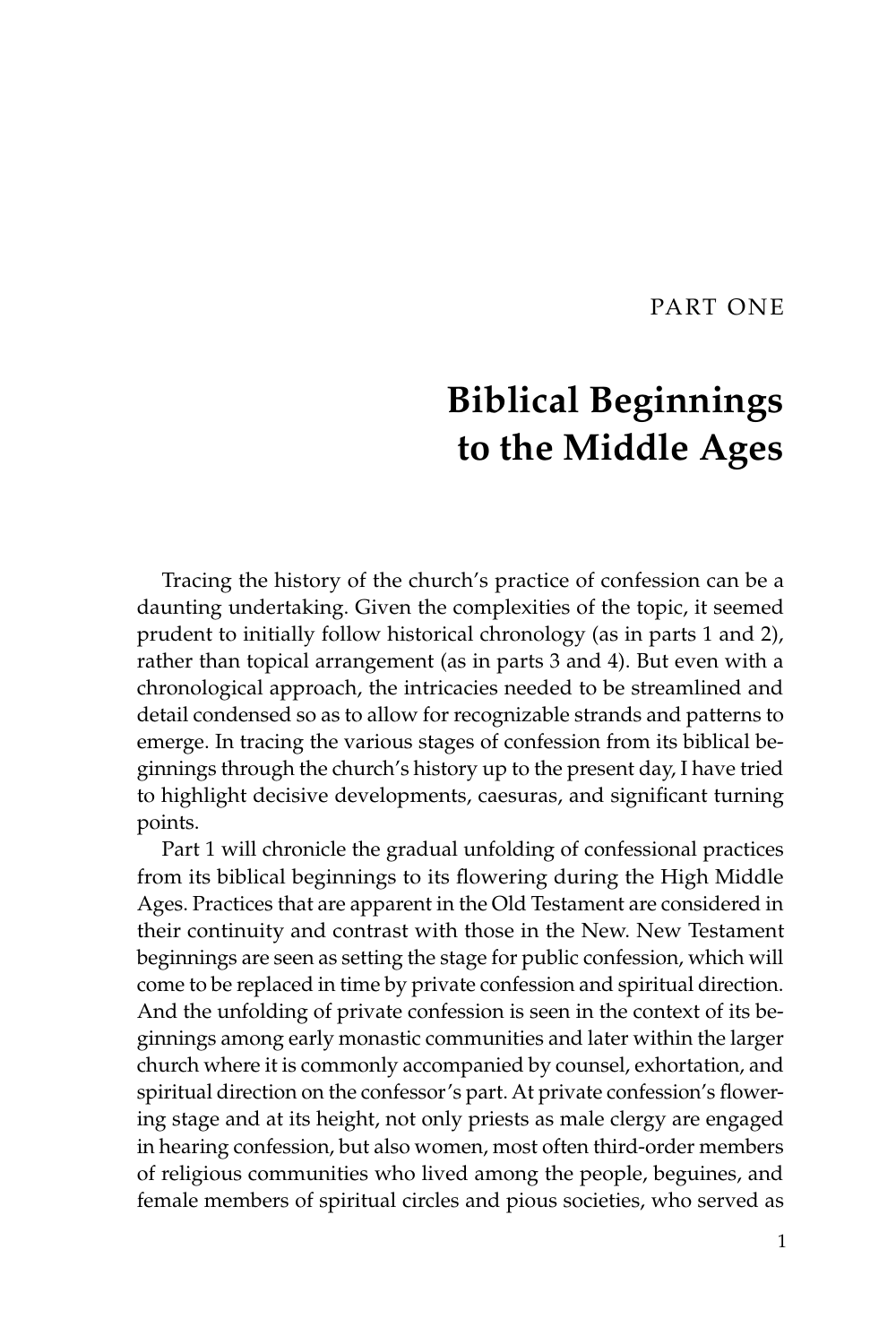both "unofficial" confessors and spiritual directors. Not surprisingly, the popularity of private confession among Christians by that time saw the steady rise and burgeoning of abuses by those administering the sacrament, while the variety of "clandestine" confessors emerging from among the laity resulted in ecclesiastical measures aimed at curbing potentially "illicit" activity within the ministry of the cure of souls.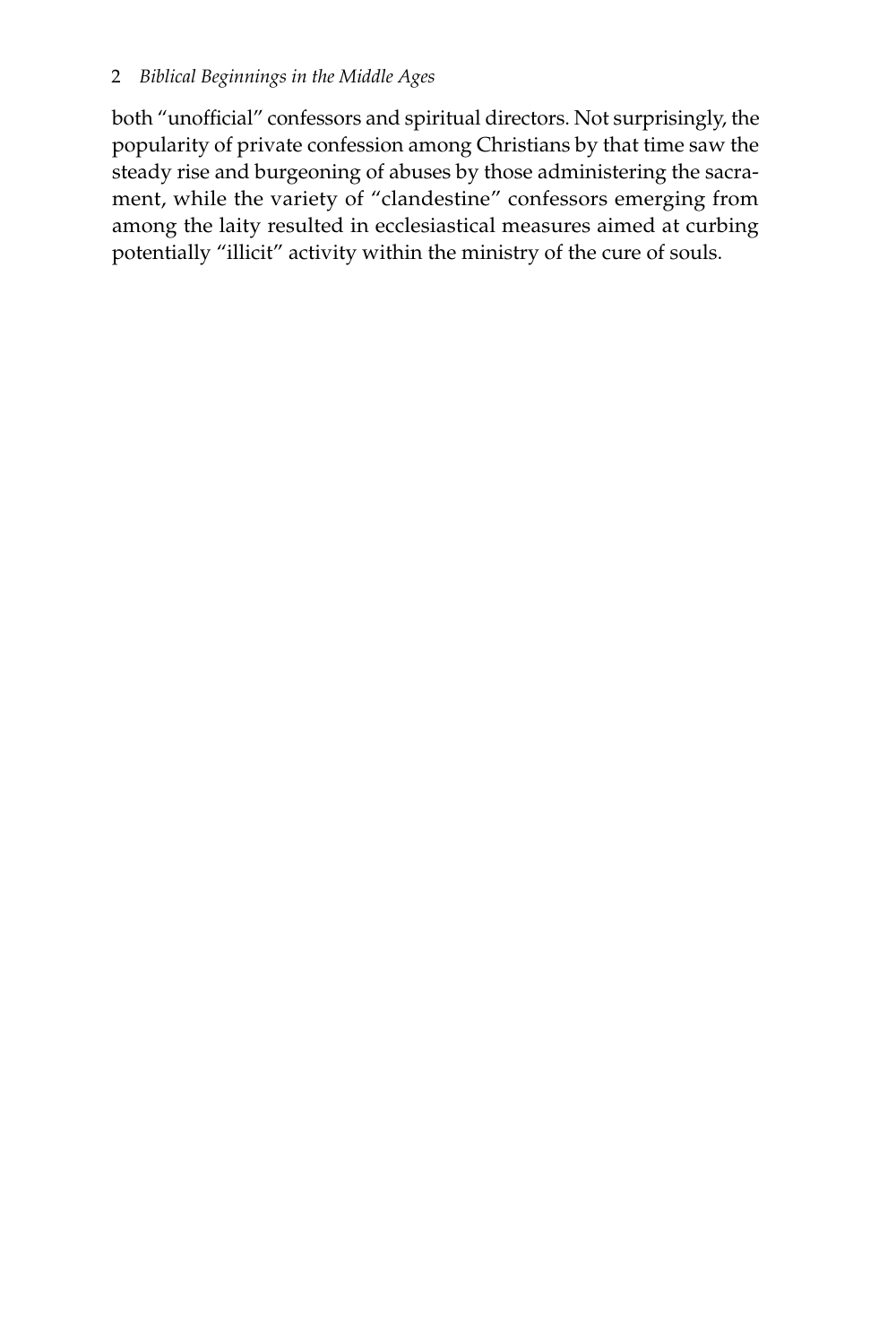### Chapter One

# **Setting the Stage** The Need for Confession and Its Biblical Beginnings

The history of repentance is as old as humankind. We each carry the remembrance of wrongdoing in burdensome satchels, hoping that eventually someone will ease them off our back. We each know the feeling of self-reproach, self-criticism, and self-blame. And we each continue to enjoy the vast landscape of free will by doing what is wrong, harmful, and unjust, and by refusing to aim for what is good, life-giving, and fair. Repentance and confession release our high-piled debts and scrub clean a sullied conscience. The Hebrew word used in the Old Testament to express repentance means "to turn," reflecting the notion of journeying and pilgrimage and an attitude and relationship between Yhwh and ancient Israel that required constant vigilance and intentionality. The Greek word used in the New Testament is *metanoia*, basically denoting a "change of mind," with only subtle nuances of regret or remorse. When we repent we "turn" and "change our mind" about who we thought we were and the acceptability of what we have done. We recognize the difference between our ways and the ways God intended for us and find that we have drifted off course and out of line with the divine current. Confession, on the other hand, comes from a Latin word meaning "to agree" and "to give consent." It describes an oral activity, a moment in time when we "agree" to the difference observed between what should have been and was not, due to our actions, when we verbally lay bare and make public our off-course dealings and doings. Underlying this oral statement is an instinctual knowledge that confession might relieve us of the burdensome satchels that pull us under and that there is the vague hope of obtaining relief, forgiveness, and appropriate instructions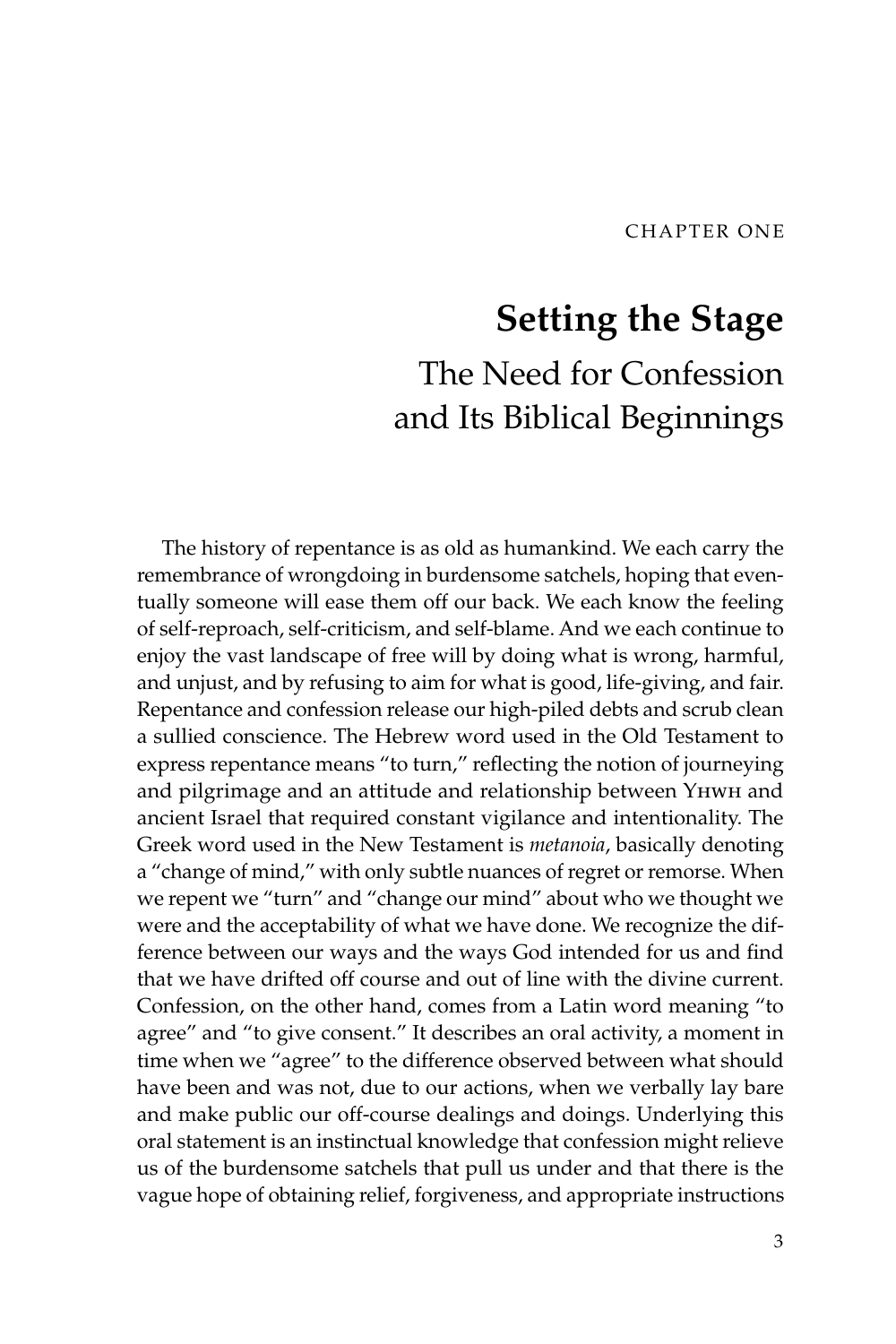on how to make amends. While confession is the moment of disclosure, repentance and remorse have generally preceded it. An attitude of introspection and self-examination has produced the inclination to confess. This may mean that self-examination is at least as important as the act of confession itself.

In his devotional guide on preparing for the rite of confession in the Evangelical Lutheran Church, the nineteenth-century Danish philosopher Søren Kierkegaard says that true repentance from the perspective of the Eternal One "is a silent daily anxiety."1 When we abandon the practice, terror may seize us at unexpected moments and keep us frozen and stuck in our relationship with God. Kierkegaard illustrates what he means through the story of a man who had served a sentence in prison:

After he had suffered for his wrong acts he went back into ordinary society, improved. Then he went to a strange land, where he was not known, and where he became known for his worthy conduct. All was forgotten. Then one day there appeared a fugitive that recognized the distinguished person as his equal back in those miserable days. This was a terrifying memory to meet. A deathlike fear shook him each time this man passed. Although silent, his memory shouted in a high voice until through the voice of this vile fugitive it took on words. Then suddenly despair seized this man, who seemed to have been saved. And it seized him just because repentance was forgotten, because the improvement toward society was not the resigning of himself to God, so that in the humility of repentance he might remember what he had been.<sup>2</sup>

Because the man had flung away his sense of wrongdoing, his repentance was only temporary and of no lasting redemptive value. Contrary to popular belief, says Kierkegaard, we need to continually meditate on our wrongdoing, for "the longer and the more deeply one treasures [repentance], the better it becomes,"3 and the more transformative it is on the soul. Repentance resulting from self-examination is a lifelong endeavor, occasionally surfacing in the public or private act of confession as an act of "courageous memory"4 in recalling one's past.

<sup>1.</sup> Søren Kierkegaard, *Purity of Heart Is to Will One Thing: Spiritual Preparation for the Office of Confession* (New York: Harper & Brothers, 1938), 45.

<sup>2.</sup> Ibid.

<sup>3.</sup> Ibid., 47.

<sup>4.</sup> The Presbyterian pastor Thomas Long calls the confession of sins "the courage of memory" and speech, employed both inside and outside the sanctuary; see Thomas G. Long, *Testimony: Talking Ourselves Into Being Christian* (San Francisco: Jossey-Bass, 2004), 61.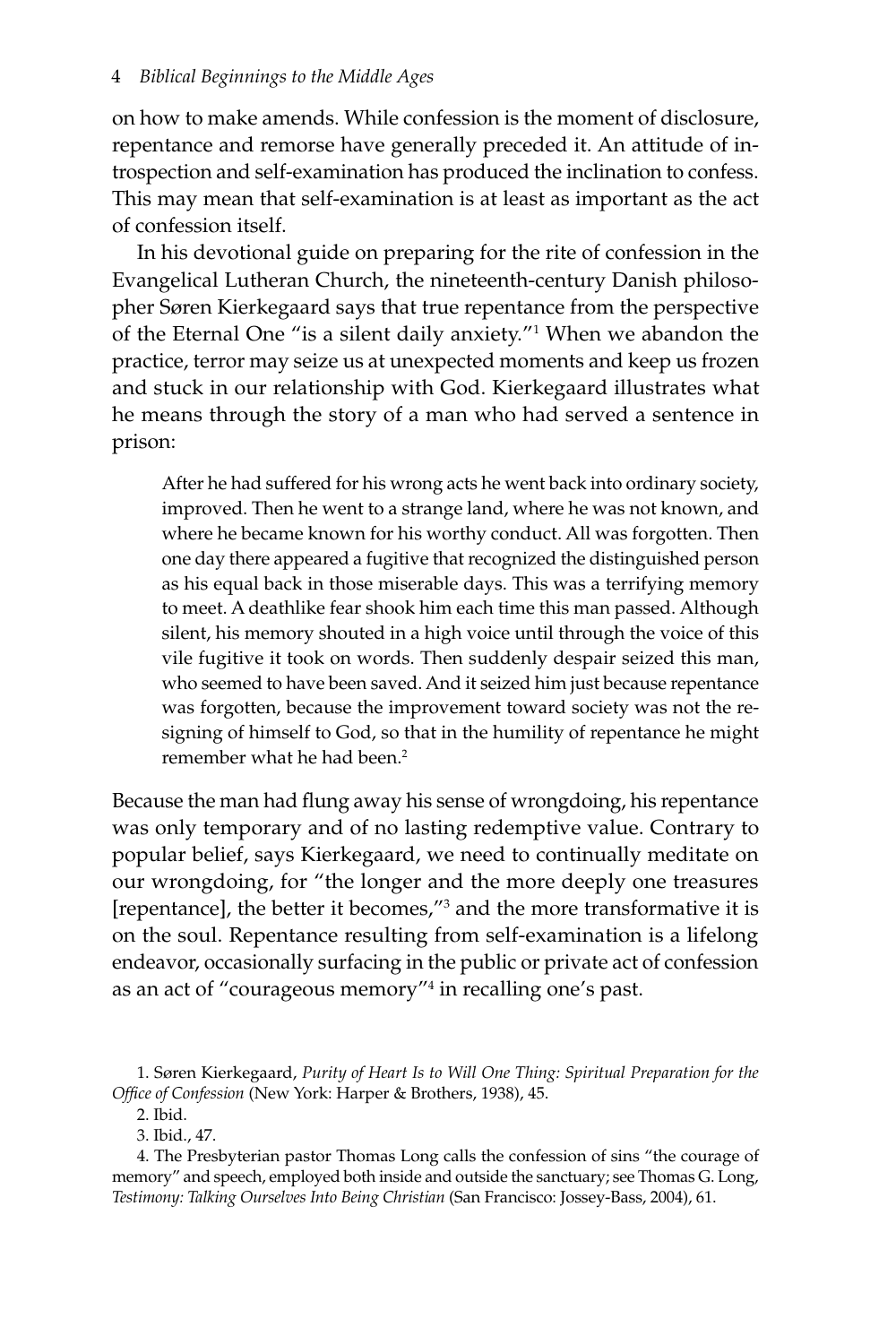In the Old Testament the acts of confession and penance occur collectively for the most part, and in dramatic fashion. The cycle follows a predictable pattern: the people of Israel sin and violate God's commandments, they experience various sorts of pestilence and calamity, they remember their wrongdoing and repent in sorrow over their wrongdoing, and they make amends by offerings and expressions of thanksgiving in cultic rituals. The first of such cultic acts of confession occurs as a result of Israel's deliverance out of Egyptian bondage. In time, several liturgical traditions emerge as marked annual periods of fasting, almsgiving, and reconciliation. Such liturgies of repentance are preserved in Isaiah 63:7–64:12, Daniel 9:4-19, and Hosea 6 and 14. Rituals of repentance typically include the tearing of one's clothes, fasting, putting on sackcloth, and sitting in ashes. In addition, the prophets, as preachers of exhortation, appear on the scene on various occasions to alert people to their wrongdoing and their perverted ways. Often their message contrasts genuine penitence with one marked by merely outward ritual. Such genuine repentance leads to obedience, rejection of idolatry, and a refusal to lean on human understanding and help. The Psalms are enlisted in worship to be sung, enacted, and used for meditation and thanksgiving, and they serve as an ongoing mnemonic tool for day-today reflection and exhortation. Later, during the postexilic period, it is individual confession that takes on a more prominent role. Litanies of confession, which are personal and individualistic, include Psalms 22, 33, 34, 40, 55, and 116. The penitent prays in Psalm 40: ". . . evils have encompassed me without number; my iniquities have overtaken me, until I cannot see; they are more than the hairs of my head, and my heart fails me" (v. 12). Hymns of penitence are Hannah's prayer (I Sam 2:1-10), the prayer for health and restoration of King Hezekiah (Isa 38:10-20), and the prayer of Jonah in the belly of the fish (Jonah 2:2-9). On occasion one finds stories of a personal call to repentance, such as the prophet Nathan confronting David for his adultery and the calculated murder of his mistress's husband (I Samuel 12). The story of Job serves as an example of private confession gone awry: despite Job's fierce selfexamination, in which he scrutinizes his past for moral failures and offenses against the divine, he does not confess because, to his mind, there is nothing that warrants it. His so-called comforters, or selfappointed confessors, come away empty-handed. No coaxing, cajoling, insinuation, and insult can elicit from Job a confession of wrongdoing, in spite of the many ills and losses he has suffered, which suggest to his confessors the gravity of Job's concealed and unconfessed sin.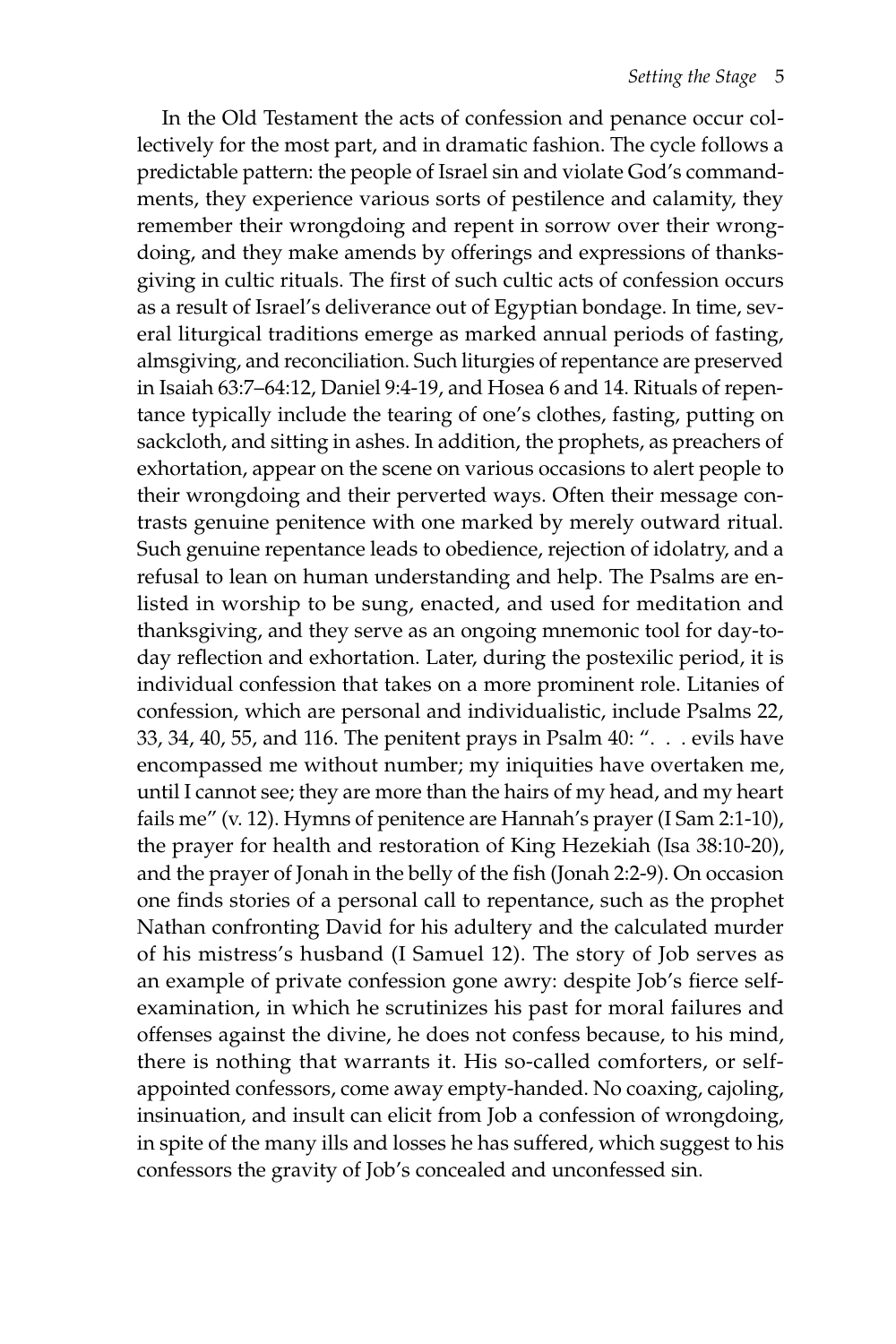#### 6 *Biblical Beginnings to the Middle Ages*

In the New Testament the cycle of confession of sin, divine deliverance, and gratitude and praise persists. However, the centrality of Jesus and developments in the early church add significant changes to the meaning and practice of confession. John the Baptist emphasizes confession of sins as a sign of repentance. Moreover, people are to show their remorse by submitting to baptism in the Jordan River. This dramatic enactment of their repentance is a form of penance and self-humiliation. The new ritual is an outward sign of an inward disposition, a public message of a privately wrought change of heart. Like the prophets of the Old Testament, John stresses that baptism is to result in changed behavior. "Even now the ax is lying at the root of the trees," he says; "every tree therefore that does not bear good fruit is cut down and thrown into the fire" (Matt 3:10). The baptized are not merely to join the crowd but to show inner conviction and a shift of attitude, a reorientation toward God in light of the Messiah's coming and the inbreaking of a new, divine order. Thereby baptism functions as a preparation for the coming kingdom and a symbol of the forgiveness of sins.

Jesus proclaims the urgency of repentance in his initial preaching. Following his temptation in the wilderness and John's arrest, Jesus' first sermon is a call to repent: "The time is fulfilled, and the kingdom of God has come near; repent, and believe in the good news" (Mark 1:14). Again, repentance is to involve the whole person, not simply outward gestures and rituals: "The tree is known by its fruits . . . For out of the abundance of the heart the mouth speaks" (Matt 12:33-34); "First clean the inside of the cup, so that the outside also may become clean" (Matt 23:26; cf. Mark 7:15). Jesus elaborates on the call to repent by giving concrete examples of what such repentance and turning entails. Anything that stands as an obstacle between the person and God is to be renounced: possessions, family ties, and human loyalties (Luke 14:33). Entrance into the kingdom involves becoming another person, someone who makes an effort at loving one's enemies, shows forgiveness and self-sacrifice, and takes on the attitude of helplessness, lowliness, and dependence on God. "Unless you change and become like children, you will never enter the kingdom of heaven" (Matt 18:3). Unless one is willing to associate and identify with the despised and lowly of society, the sinners and tax collectors and prostitutes, one cannot be part of the new heavenly rule. Jesus associates with those whom society marginalizes and even enlists them in his work: fishermen and tax collectors are his companions on an itinerant ministry and women his coworkers in spreading his teachings and the message of his resurrection. He finds acceptance and welcome largely among those who know that their lives are not what they should be: "Those who are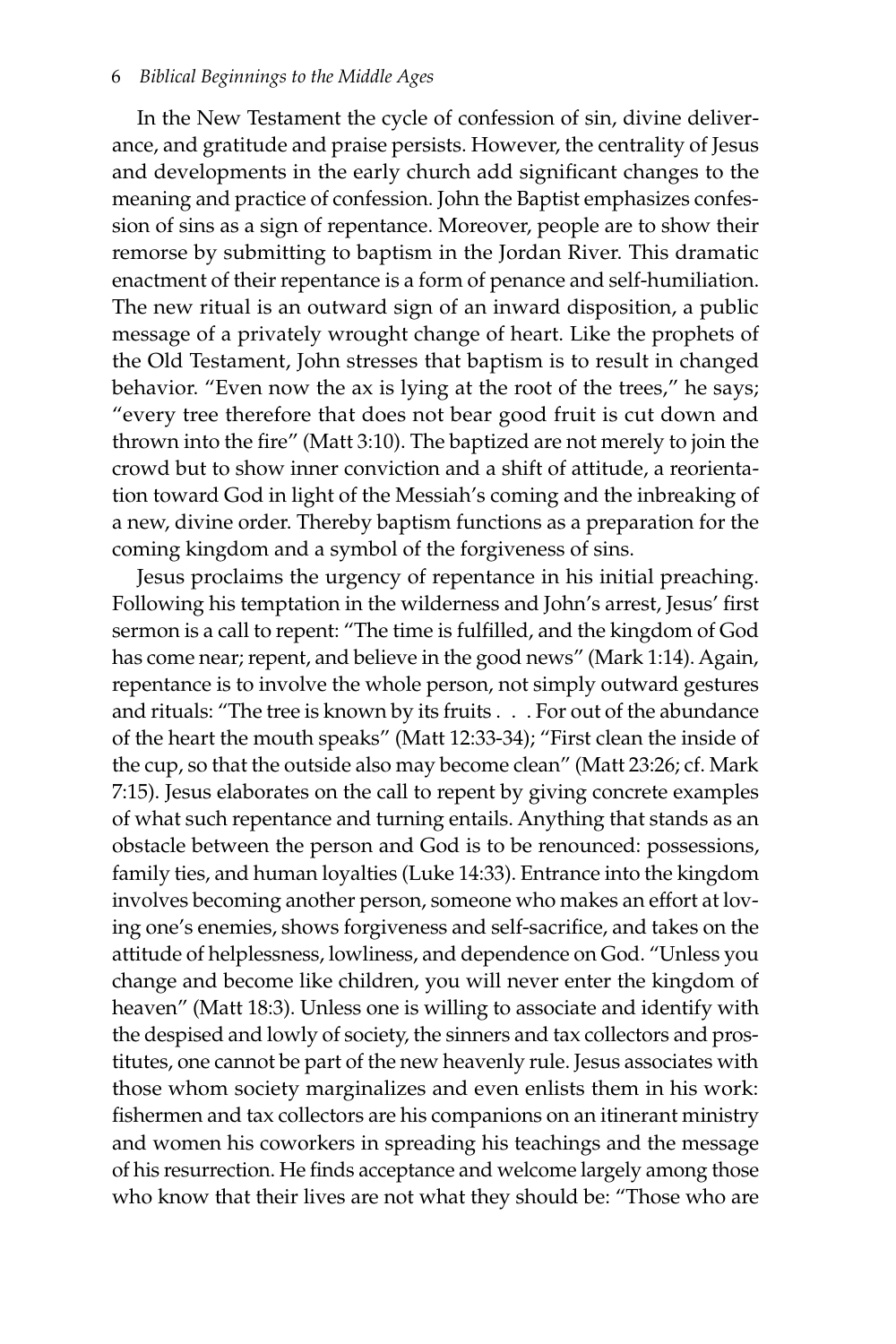well have no need of a physician, but those who are sick; I have come to call not the righteous but sinners" (Mark 2:17). Among his most responsive audiences are those who acknowledge their yokes and burdens, their shortcomings and failures, their disorientation and disarray; they are willing to draw near and lay bare what they lack. A socioeconomically oppressive condition had put them at an advantage in regard to repentance: they could more easily admit to and confess what was wrong in their lives and in their souls. The other side of repentance is to trust that one will be forgiven. The humiliation accompanying admission of wrongs involves courage and faith. Repentance and faith in being forgiven are coupled. Thus the Great Commission that concludes Luke's gospel reads: "Repentance and forgiveness of sins is to be proclaimed in his name to all nations" (24:47). Failure to repent, confess, and trust in God's forgiveness is not an option: either repent or "perish" (Luke 15:7, 10), either repent in this life or suffer "torment" in "hell" thereafter, either yield and listen to the warning signs or end up "in agony" (Luke 16:23-30).

In the preaching of the early apostolic church the call to repentance and confession of sins is central. Echoing John the Baptist, Peter urges the people gathered in Jerusalem during the festival of Pentecost: "Repent, and be baptized every one of you in the name of Jesus Christ so that your sins may be forgiven . . . . For the promise is for you, for your children, and for all who are far away, everyone whom the Lord our God calls to him" (Acts 2:38-39). The apostle Paul says on the Areopagus that God "commands all people everywhere to repent, because he has fixed a day on which he will have the world judged in righteousness by a man whom he has appointed, and of this he has given assurance to all by raising him from the dead" (Acts 17:30-31). For Paul this type of repentance requires faith, leading to union with Christ, the death of the old nature, the putting on of the new humanity, resurrection to newness of life, and a new creation. Repentance is turning away from evil and returning to God.

Another New Testament development is that confession of sin is equated, or often coincides, with confessing Christ. The disciple pronounces loyalty to Jesus as a way of being transformed and being allowed to enter into the new birth and the new life with Christ. This pronouncement is a public event "in the presence of many witnesses" (I Tim 6:12), presumably in connection with baptism. At the beginning of his ministry John the Baptist made confession, saying of Jesus: "Here is the Lamb of God who takes away the sins of the world!" (John 1:29). At Caesarea Philippi, Simon Peter confessed Jesus as Messiah, saying: "You are the Messiah, the son of the living God," and in turn is promised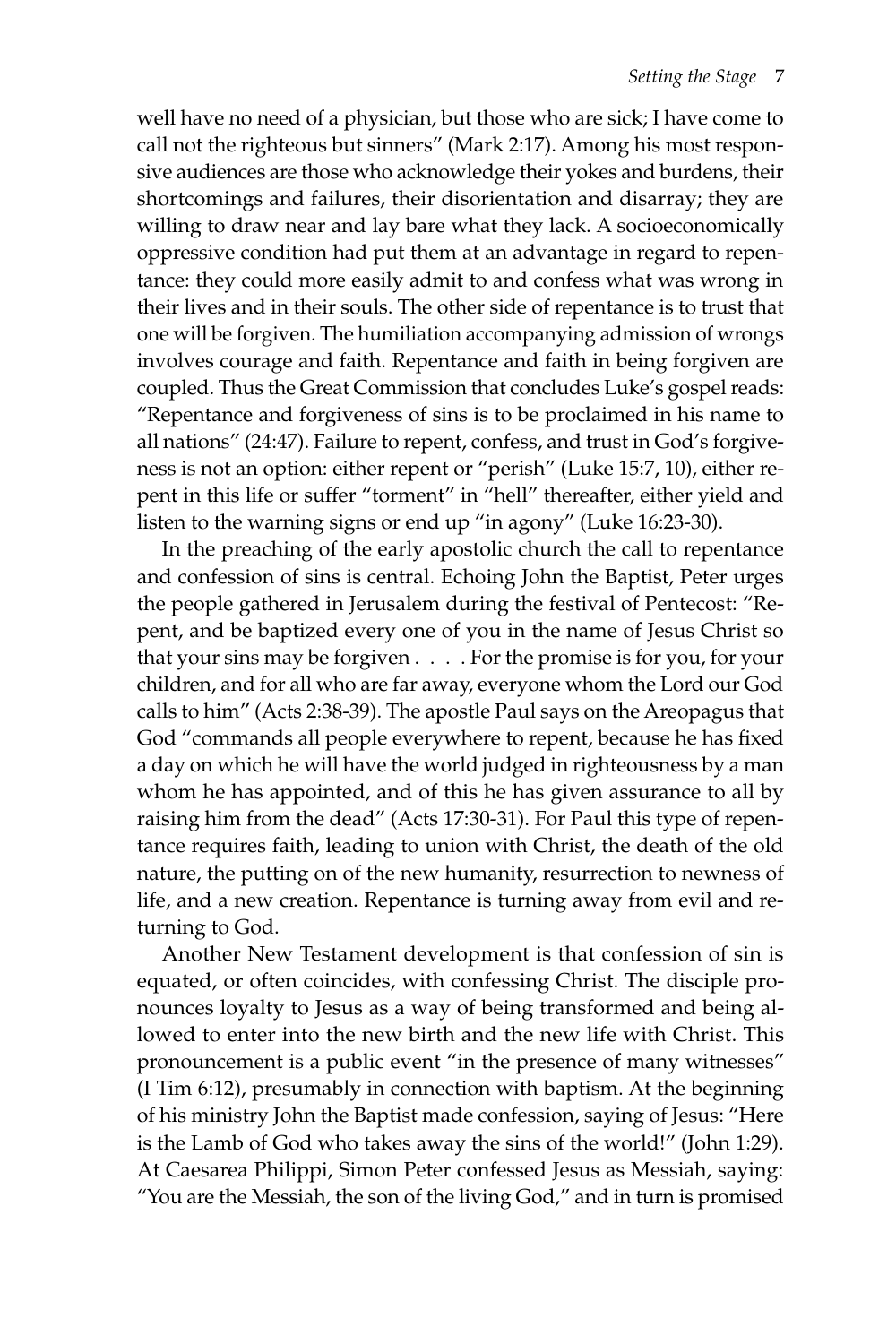"the keys of the kingdom of heaven" that would unlock the "gates of Hades" and give power to bind and loose, to forgive and retain sins (Matt 16:16-19). Martha of Bethany did so after the death of Lazarus, saying to Jesus in response to his question whether she believed that he himself was "the resurrection and the life": "Yes, Lord, I believe that you are the Messiah, the Son of God, the one coming into the world (John 11:25-26). And the apostle Paul did so during his two-year imprisonment by Felix, the governor in Caesarea (Acts 24:14-27).

The apostolic church emphasized that confessing Jesus as Lord was a way to salvation, providing entry into the kingdom of heaven and access to life everlasting. The apostle Paul writes, "If you confess with your lips that Jesus is Lord and believe in your heart that God raised him from the dead, you will be saved. For one believes with the heart and so is justified, and one confesses with the mouth and so is saved" (Rom 10:9-10). The need for catechetical instruction encouraged the development of confessional formulas in preparation for baptism. This becomes evident in a later manuscript addition of verse 37 to the story of the Ethiopian eunuch, who upon his confession of Jesus as Lord is baptized, saying, "I believe that Jesus Christ is the Son of God" (Acts 9:37). While the quotation may not be part of the original text, it shows that the practice of linking a confessional statement regarding Jesus with baptism is a rather early development. At the same time it raises the question whether confession of Jesus as Lord was beginning to be equated with and substituted for confessing one's sins, repentance, and conversion. Another question is whether confessing Christ allowed room for postbaptismal confession with an opportunity and incentive for ongoing self-examination, or whether the new creation begun at baptism was seen as potentially equipping believers to henceforth lead a life pleasing to God.

Both the gospels and the epistles are primarily concerned with a firsttime confession of sins. This is understandable since the apostolic church was mainly interested in evangelism and conversion, proclaiming the good news of Jesus, making disciples, and baptizing them in the name of the triune God. The call to conversion seemingly bypasses repentance as a preparatory step, as do the Gospel of John and the Johannine letters, which make no mention of the word repentance. Instead, the focus is on a new life, a fresh beginning, a clean slate that occurs when one meets and hears Jesus. "He told me everything I have ever done," the woman of Samaria announces to her people, so that "many Samaritans from that city believed in him because of the woman's testimony" (John 4:39). Then "many more believed" because they heard Jesus speak, and they said to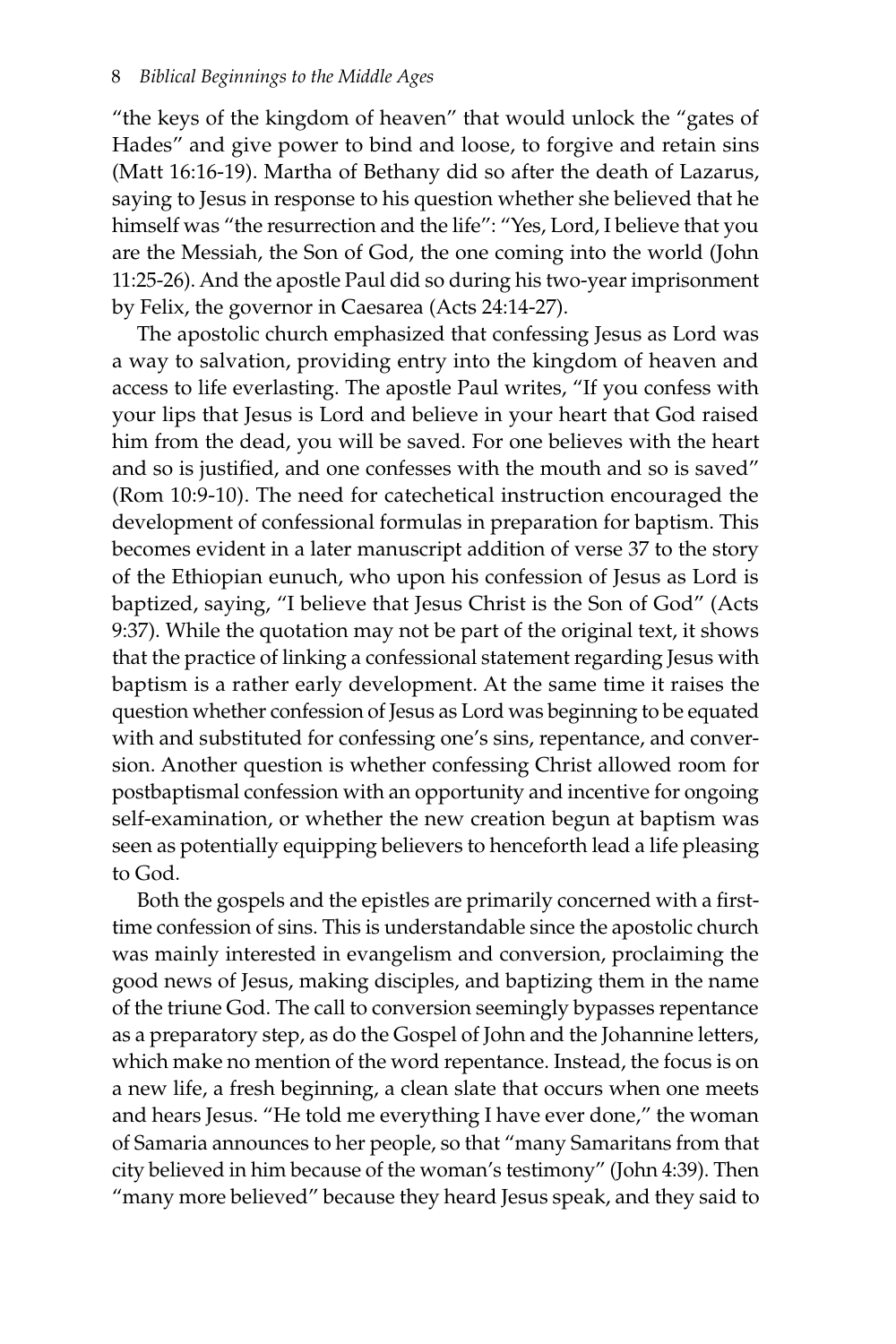the woman: "It is no longer because of what you said that we believe, for we have heard for ourselves, and we know that this is truly the Savior of the world" (John 4:41-42). Another example of rebirth and new beginning is the woman caught in adultery. After her accusers have left, too ashamed to throw the death-dealing stone at her, Jesus asks: "'Woman, where are they? Has no one condemned you?' She said, 'no one, sir.' And Jesus said, 'Neither do I condemn you. Go your way, and from now on do not sin again'" (John 8:10-11). While repentance is implied, the focus in John's writings is on the believer's movement from death to life, from darkness to light, from falsehood to truth, from hatred to love, from living for the world and oneself to living for God.

Only a few passages in the New Testament point to the problem of postbaptismal transgressions. The letter of James advises that the transgressor seek out the elders of the church for forgiveness and renewal. "The prayer of faith will save the sick, and the Lord will raise them up; and anyone who has committed sins will be forgiven. Therefore, confess your sins to one another, and pray for one another, so that you may be healed" (Jas 5:15-16). Here sickness of body and sickness of the soul are linked, both requiring outside help through intercessory prayer and confession. In fact, the one hearing confession and extending forgiveness will be privileged by God and will be forgiven in turn: "You should know that whoever brings back a sinner from wandering will save the sinner's soul from death and will cover a multitude of sins" (Jas 5:20)—presumably one's own. Another approach to postbaptismal sin is to write off those Christians who have continued sinning and not made progress toward perfection in their conduct. In the letter to the Hebrews the author instructs: "Let us go on toward perfection, leaving behind the basic teaching about Christ, and not laying again the foundation: repentance from dead works and faith toward God, instruction about baptisms, laying on of hands, resurrection of the dead, and eternal judgment. . . . For it is impossible to restore again to repentance those who have once been enlightened, and have tasted the heavenly gift, and have shared in the Holy Spirit, and have tasted the goodness of the word of God and the powers of the age to come, and then have fallen away" (Heb 6:1-5). Such people are like "worthless" soil producing only "thorns and thistles" and drinking up the rainwater, "on the verge of being cursed" and about "to be burned over" (Heb 6:7-8). The first letter of John echoes this view: "Everyone who commits sin is a child of the devil; for the devil has been sinning from the beginning. . . . Those who have been born of God do not sin, because God's word abides in them; they cannot sin, because they have been born of God" (John 3:8-9). Committing sins after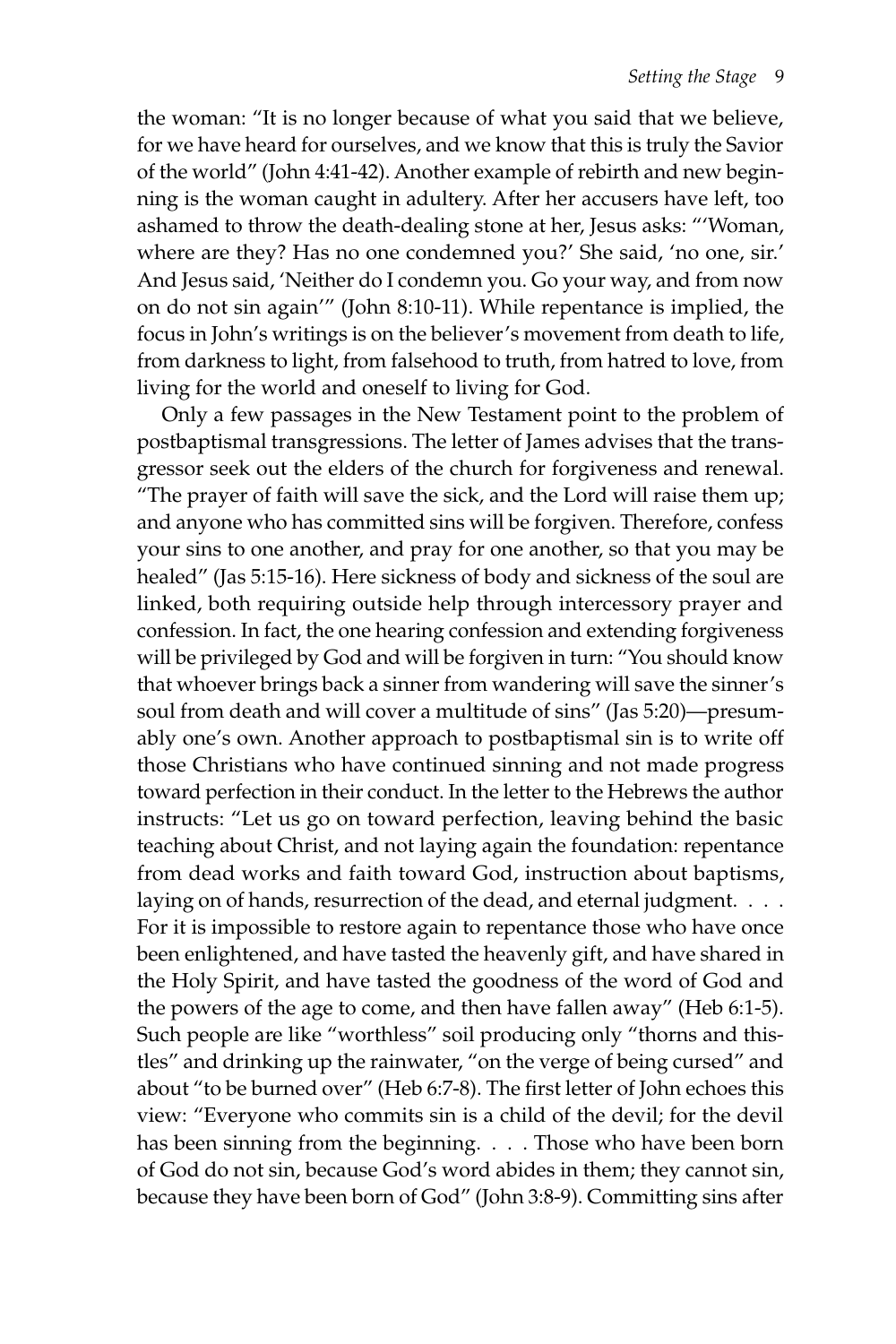baptism is considered inexcusable, and repentance that would restore one's relationship with God is not possible.

While in exile, John of Patmos issues report cards to the seven churches he may have helped found, commending two (Smyrna and Philadelphia) and calling five of them to repentance. The nature of the sins of the five churches differs enough to deserve a closer look. To the church in Ephesus, John writes: "I know your works, your toil and your patient endurance. . . . But I have this against you, that you have abandoned the love you had at first. Remember then from what you have fallen; repent, and do the works you did at first" (Rev 2:2-5a). To the church in Pergamum he writes: "I know where you are living, where Satan's throne is . . ." and that "you are holding fast to my name. But I have a few things against you: you have some there who hold to the teaching of Balaam," eating food sacrificed to idols and practicing fornication, and "some who hold to the teaching of the Nicolaitans. Repent then" (Rev 2:13-16a). To the church in Thyatira he writes: "I know your works—your love, faith, service, and patient endurance. . . . But I have this against you: you tolerate that woman Jezebel," who teaches the members to practice fornication and eat food sacrificed to idols. "Those who commit adultery with her I am throwing into great distress, unless they repent of her doings" (Rev 2:19-22). To the church in Sardis he writes: "I know your work; you have a name of being alive, but you are dead. Wake up, and strengthen what remains and is on the point of death, for I have not found your works perfect in the sight of my God. Remember then what you received and heard; obey it, and repent" (Rev 3:1-3). And to the church in Laodicea he writes: "I know your works; you are neither cold nor hot. I wish that you were either cold or hot. So, because you are lukewarm, and neither cold nor hot, I am about to spit you out of my mouth. For you say, 'I am rich, I have prospered, and I need nothing.' You do not realize that you are wretched, pitiable, poor, blind, and naked. . . . I reprove and discipline those whom I love. Be earnest, therefore, and repent" (Rev 3:15-19). While the churches, and more precisely the angels of the respective churches, are addressed, the individual members and leaders are responsible for the church's misguided behavior, the violating of Christian conduct, the attitude of permissiveness. It is significant that the particular sins of each church are a representative sample of the grave sins that two hundred years later would require Christians who were found guilty of any of them to enroll in the order of penitents. The sins listed in Revelation are: a sagging love for Christ or a falling away (apostasy), idolatry, sexual immorality, and pride (the root cause of all other sins), respectively. But all is not lost for the churches: There